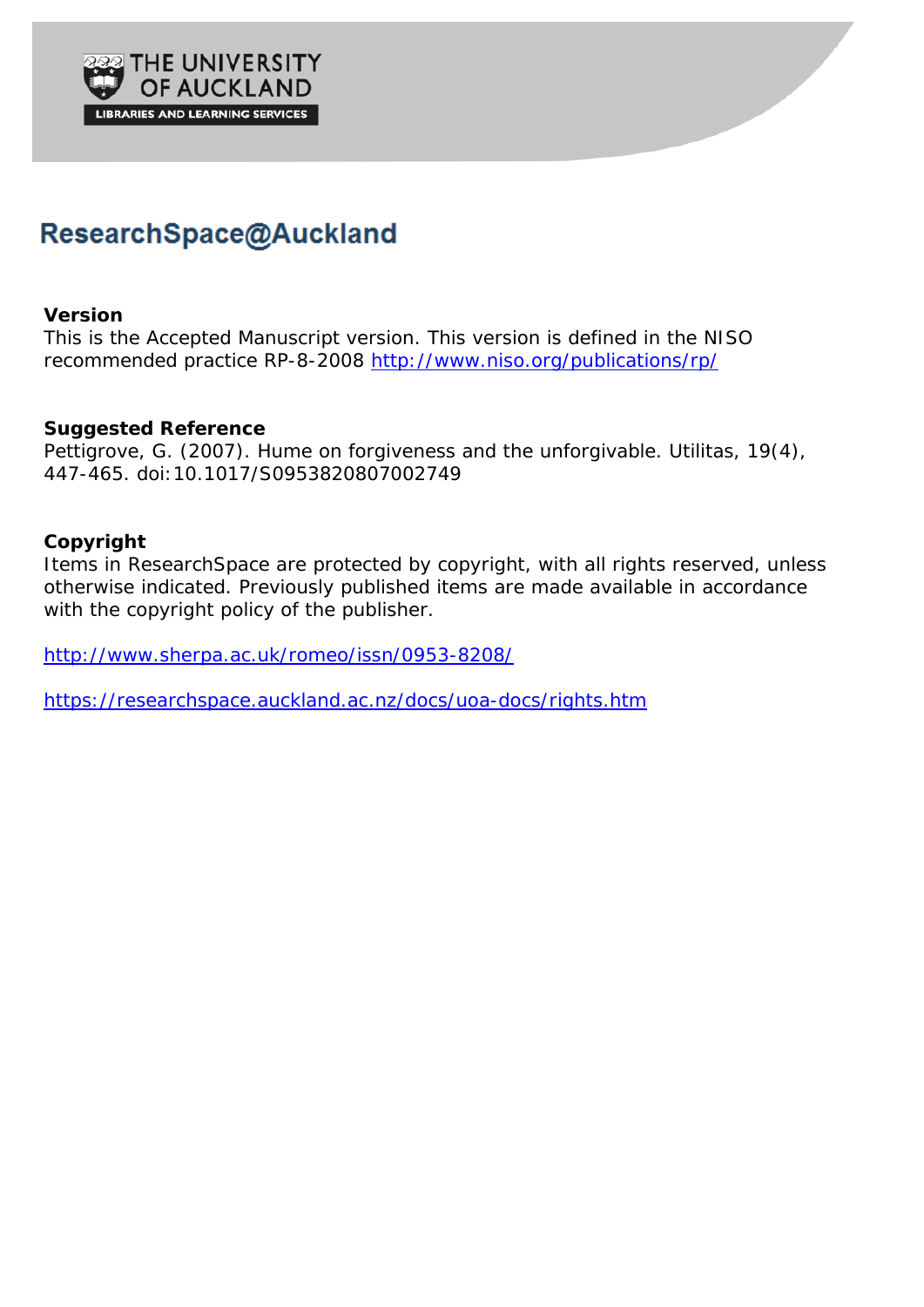## **Hume on Forgiveness and the Unforgivable** – Glen Pettigrove

This paper was published by Cambridge University Press in *Utilitas* 19.4 (December 2007): 447-465. For the definitive version see [http://journals.cambridge.org/abstract\\_S0953820807002749.](http://journals.cambridge.org/abstract_S0953820807002749)

"We interrogated [Harold Sello] Sefolo in the same way as the previous two . . . We used a yellow portable Robin generator to send electric shocks through his body and to force him to speak. . . . There were two wires. One was attached to his foot and the other to his hand. When we put the generator on, his body was shocked stiff. . . . Sefolo was a strong man and believed completely . . . in what he was doing, that he was right. . . . After he was interrogated, he admitted to being a senior ANC organizer in Witbank. . . . He gave us even more information after Joe Mamasela shoved a knife up his nose. He was pleading for his life . . .. Then he said we might as well kill him."<sup>[1](#page-1-0)</sup>

Desmond Tutu recounts this testimony from the South African Truth and Reconciliation Commission in a chapter entitled "We Do Want to Forgive, But We Don't Know Whom to Forgive." But why, we might ask, would anyone even *want* to forgive someone for an action like this one? Might we not rather join Jean Paul Sartre in his assertion that those who inflict torture on others are "beyond forgiveness"?<sup>[2](#page-1-1)</sup> Surely if any actions are unforgivable, acts of torture are. If any persons are unforgivable, torturers are.

My aim in what follows is to explore whether torture and torturers are unforgivable. In particular, I shall ask whether, within a Humean moral framework, torture and torturers are forgivable. I shall begin by making the case that these acts and actors appear unforgivable. However, contrary to appearances, I shall contend that some

<sup>&</sup>lt;sup>1</sup> Desmond Tutu, *No Future without Forgiveness* (New York: Random House, Inc., 1999) 126.

<span id="page-1-1"></span><span id="page-1-0"></span><sup>&</sup>lt;sup>2</sup> Jean Paul Sartre, "Introduction," *The Question*, Henri Alleg (New York: George Braziller, Inc., 1958) 23.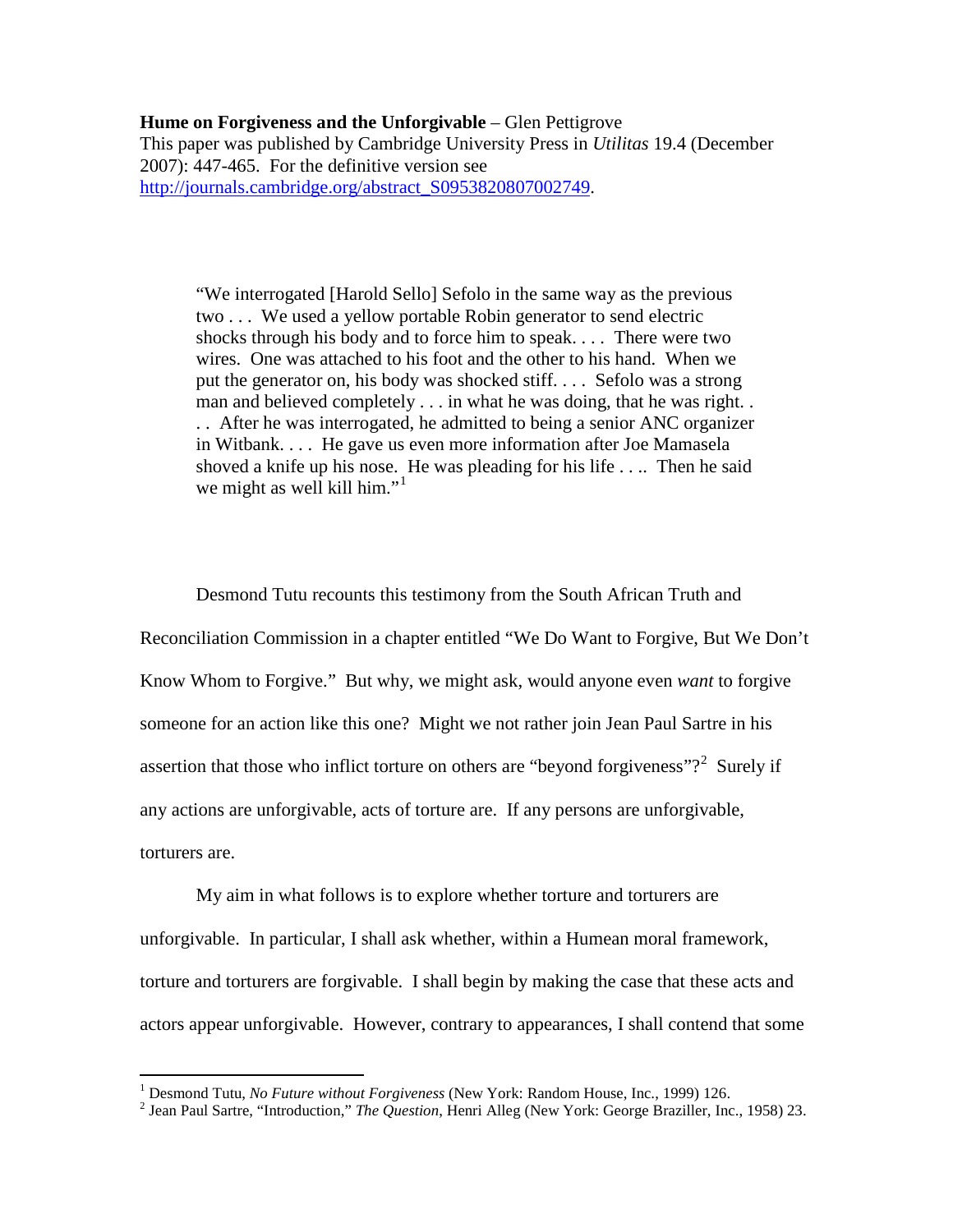torturers may be forgiven by some victims. In the process I hope to explain why, in different moments, we may offer different answers to the question "Is torture unforgivable?" without our answers amounting to a simple case of unreflective inconsistency.

#### **From Hatred to Forgiveness**

 $\overline{a}$ 

Hume does not speak of forgiveness at any length in any of his published works in moral philosophy. The word 'forgive' appears only once in the *Enquiry Concerning the Principles of Morals*[3](#page-2-0) and not at all in the *Treatise* or the *Essays*. But he speaks of forgiveness quite often in his *History of England*. Together with what he says about hatred, contempt, anger, repentance and mercy, we can piece together a Humean account of forgiveness.

Since forgiveness is ordinarily preceded by anger, hatred, or some other form of ill will, it is useful to start with Hume's account of hatred. Hume begins his analysis of hatred by identifying its object, which, he observes, is always another "thinking being."<sup>[4](#page-2-1)</sup> If a tree falls on my house, it may elicit anger or frustration but it will not evoke hatred unless I can attribute its fall to some agent whose defect I think has led to its collapse. The agent on whom I place the blame might be my neighbor for having disregarded my welfare by failing to tend to his tree. Or it might be God, whom I blame for having made the tree so ineptly. Or it might be society, for arranging itself in such a fashion that

<span id="page-2-0"></span><sup>3</sup> David Hume, *An Enquiry Concerning the Principles of Morals* (New York: Oxford UP, 1998) Dialogue, paragraph 21. Subsequent references to "the *Enquiry*" will be to the *Enquiry Concerning the Principles of Morals*. <sup>4</sup> David Hume, *A Treatise of Human Nature* (New York: Oxford UP, 2003) Book 2, Part 2, Section 1,

<span id="page-2-1"></span>paragraph 6 (hereafter cited as 2.2.1.6).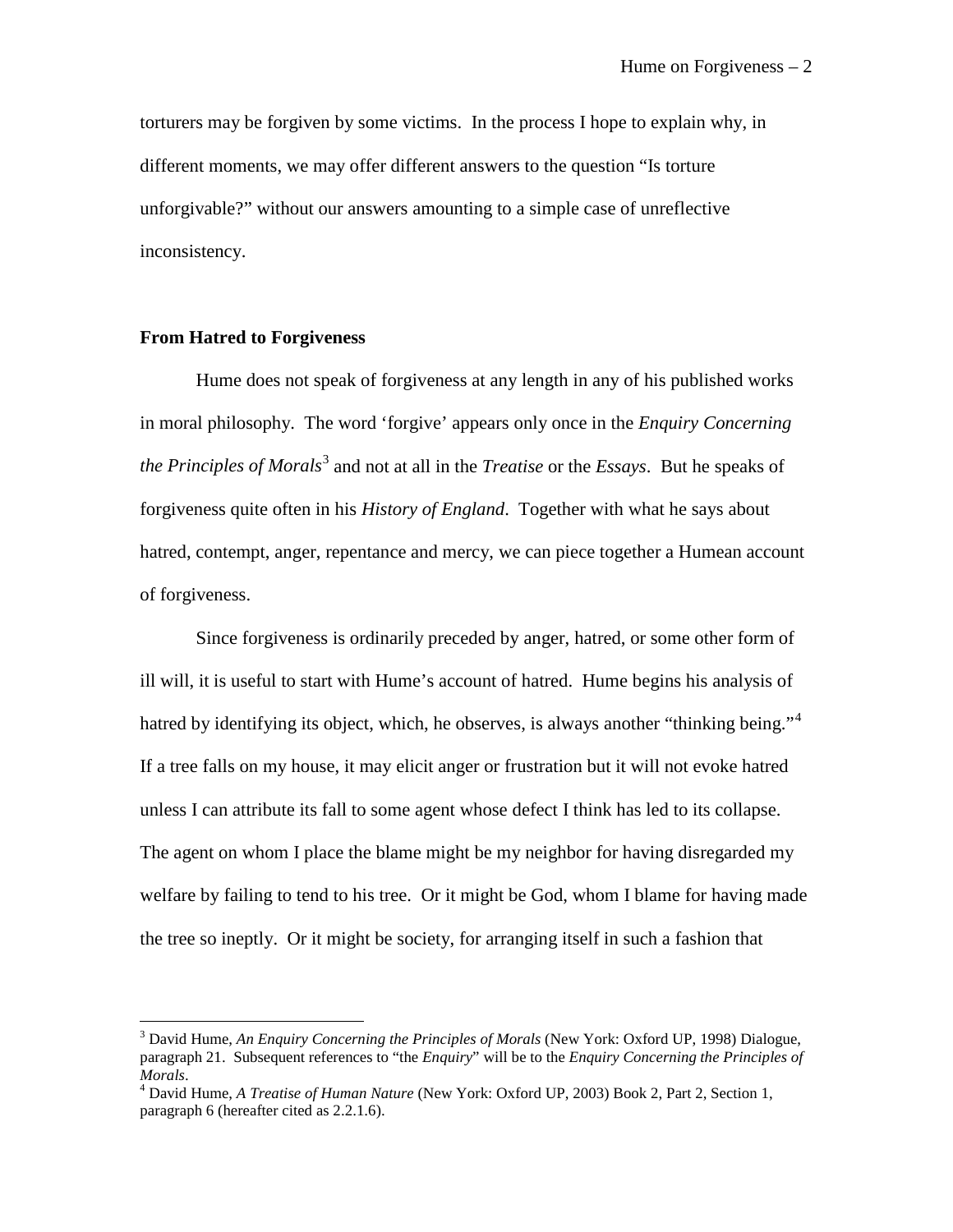tragedies of this sort must be born so heavily by individuals. But unless I can attach it to a thinking being, the damage to my home cannot lead to hatred.

Of course, other passions require a thinking being as their object, most notably hatred's opposite, love; so something more is needed to distinguish hatred. The something more Hume supplies is the cause of our hatred (or love), which he identifies in terms of "the *quality* that operates, and the *subject* on which it is plac'd."[5](#page-3-0) Whereas, in the case of love, the relevant quality of the subject causes pleasure, in the case of hatred the quality of the subject causes uneasiness.<sup>[6](#page-3-1)</sup>

On Hume's account any quality that causes pleasure or displeasure that can be associated with another person in any way can be a cause of hatred or love.<sup>[7](#page-3-2)</sup> For example, we may hate a person for her cruelty. The quality that causes uneasiness is the cruelty in the character (which is the subject) of the person we come to hate (the object of our hatred). <sup>[8](#page-3-2)</sup> However, it needn't be a significant quality like cruelty that elicits our hatred or our love. It can be something as trivial as the beauty or ugliness of their house, or of the cars rusting in their front lawn. And the association between the subject in which the quality inheres and the object of our love or hatred needn't be a very close one. One can love a friend's aunt or hate an enemy's cousin simply in virtue of their familial tie.

While Hume's account of hatred and love may depart from the semantic range we typically associate with those terms, it offers a useful description of the general range of pro- and con-attitudes that include love, esteem, respect and admiration, on the one side,

<span id="page-3-0"></span> $^5$  Hume, *Treatise*, 2.2.1.5.<br> $^6$  Hume, *Treatise*, 2.2.1.6.

<span id="page-3-2"></span><span id="page-3-1"></span><sup>&</sup>lt;sup>7</sup> "[I]ndependent of the opinion of iniquity, any harm or uneasiness has a natural tendency to excite our hatred . . .." (Hume, *Treatise*, 2.2.3.9).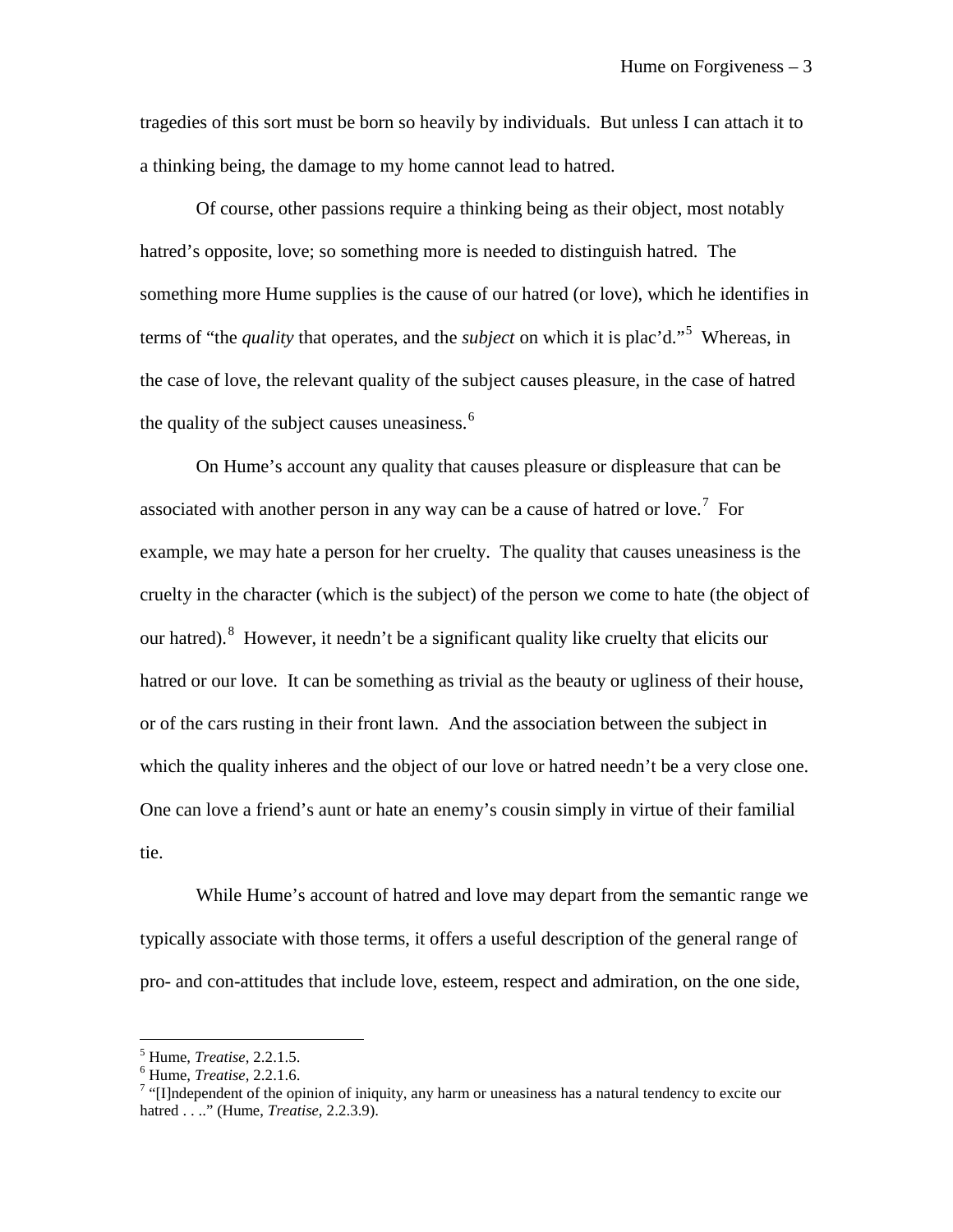and hatred, contempt, disdain and resentment on the other. This breadth makes it useful for a discussion of forgiveness, since there is not just one emotion that forgiveness overcomes. Sometimes it is hatred (in our sense of the term). At other times it is anger, resentment, indignation or contempt.<sup>[9](#page-4-0)</sup>

Although anything displeasing has the potential to incite hatred, for the hatred to continue for a significant period of time, it must be secured to something more lasting than the moment in which the action or event occurred. One way to secure it classifies the harm as an instance of "iniquity" and "establishes the passion" of hatred on the character of the one who harmed us: There is a lasting quality about the one who harmed us that is disclosed in this action. In most instances it is this connection with the character of the other that constitutes the bulk of the harm we might suffer. "The principal part of an injury is the contempt and hatred which it shows in the person that injures us."<sup>[10](#page-4-1)</sup> If the harm is not or cannot be connected with the agent's character in this way, then ordinarily it does not evoke hatred or the hatred it evokes is fleeting.

One might think there is at least one other way (which Hume does not discuss) that the hatred might be secured to something that will make it of lasting duration. This second way is through the harm, rather than through its cause. If the harm is often before my eyes because of its lasting effects, then it may generate a hatred that sticks around. In this case it is because the harm continues to be experienced over and over again, each time I reflect upon the loss of my child, my limb, my home, my career, or my reputation. However, for the events which caused this loss to anchor my hatred, they still must be attributed to a lasting quality of an agent. The driver who, although attempting to drive

<span id="page-4-1"></span> $8$  Cf. Hume, Treatise, 2.2.2.9.

<span id="page-4-0"></span><sup>&</sup>lt;sup>9</sup> Cf. Norvin Richards, "Forgiveness," *Ethics* 99 (October 1988): 77-97.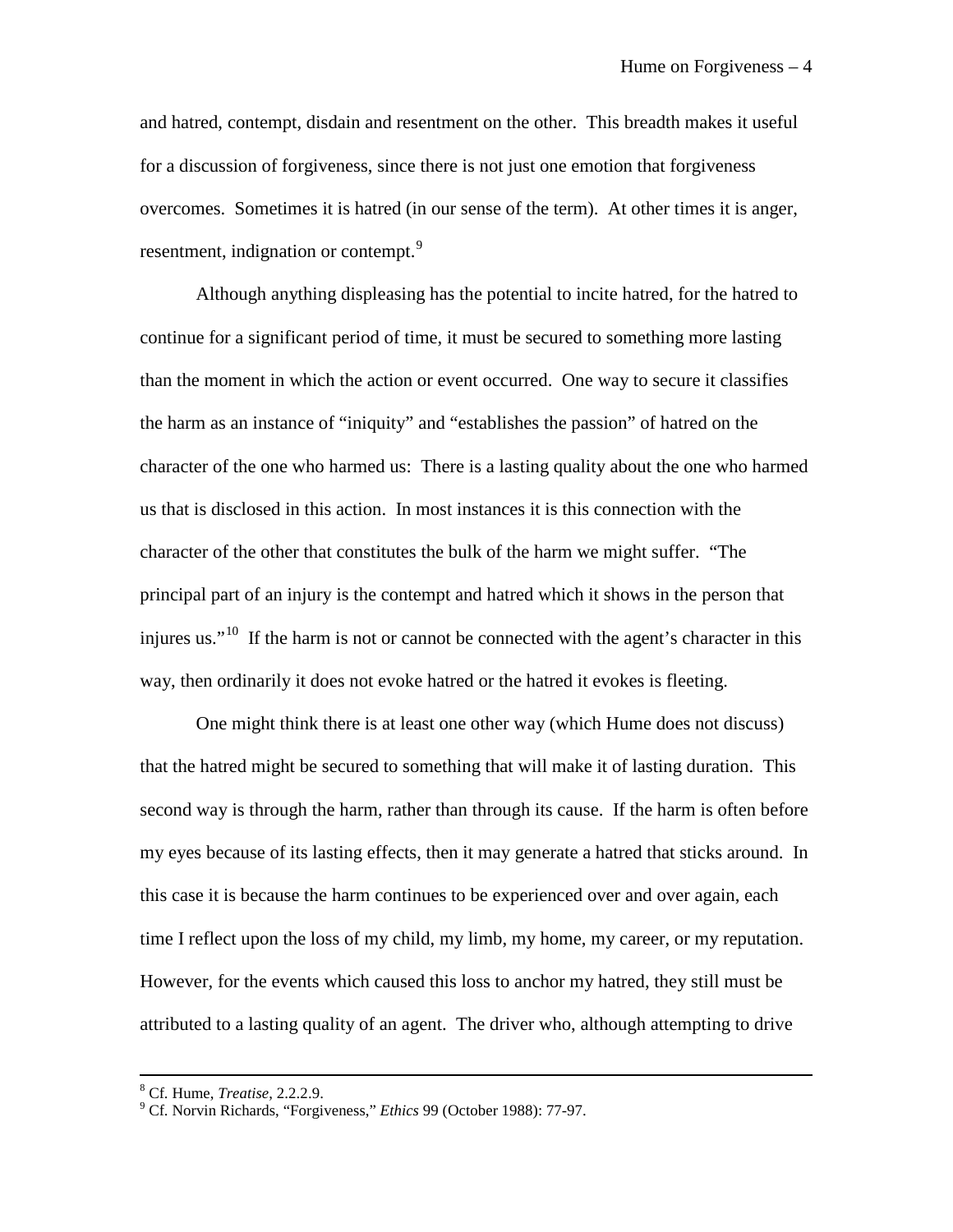with care, loses control of his vehicle on black ice and hits another car will not usually become the object of a lasting hatred, even if the accident causes irreparable damage to the occupants of the other vehicle. Were he speeding along, disregarding weather conditions and recklessly endangering the lives of others, he might evoke a lasting hatred. But assuming he was driving at a reduced speed and exercising all of the caution we would expect from a conscientious driver, his accidental infliction of harm on another would not anchor a lasting hatred, even if it could evoke hatred for a short time. In those cases where an accident does lead to a long-lived hatred, it is because the accident is attributed to a culpable lack of care for others' welfare. If the one injured can be convinced that no such deficiency of character was manifest in the actions leading to the accident, the hatred will eventually die. $11$  So, upon reflection, it appears that the second condition that allows hatred to last, viz., a long-lived harm, ordinarily depends upon the first.

Hatred has a distinctive motivating force that arises out of its conjunction with what Hume calls anger. "[H]atred produces a desire of the misery and an aversion to the happiness of the person hated."<sup>[12](#page-5-1)</sup> This desire for the other's misery and aversion to her happiness is what Hume designates anger. Anger is conjoined with hatred "by the original consitution of the mind," but it is not an essential part of hatred. It is possible to hate the other "without . . . reflecting on [her] happiness or misery," in which case we will feel hatred without anger.<sup>13</sup> Nonetheless, because of its natural connection with anger, hatred typically will motivate us to act in ways that promote the misery and hinder

<span id="page-5-2"></span><span id="page-5-0"></span><sup>&</sup>lt;sup>10</sup> Hume, *Treatise*, 2.2.3.5.<br><sup>11</sup> Cf. Hume, *Treatise*, 2.2.3.3. Of course, once one has begun to hate the other driver, one's readiness to be convinced the accident was not due to his faulty character will be greatly reduced.

<span id="page-5-1"></span><sup>12</sup> Hume, *Treatise*, 2.2.6.3.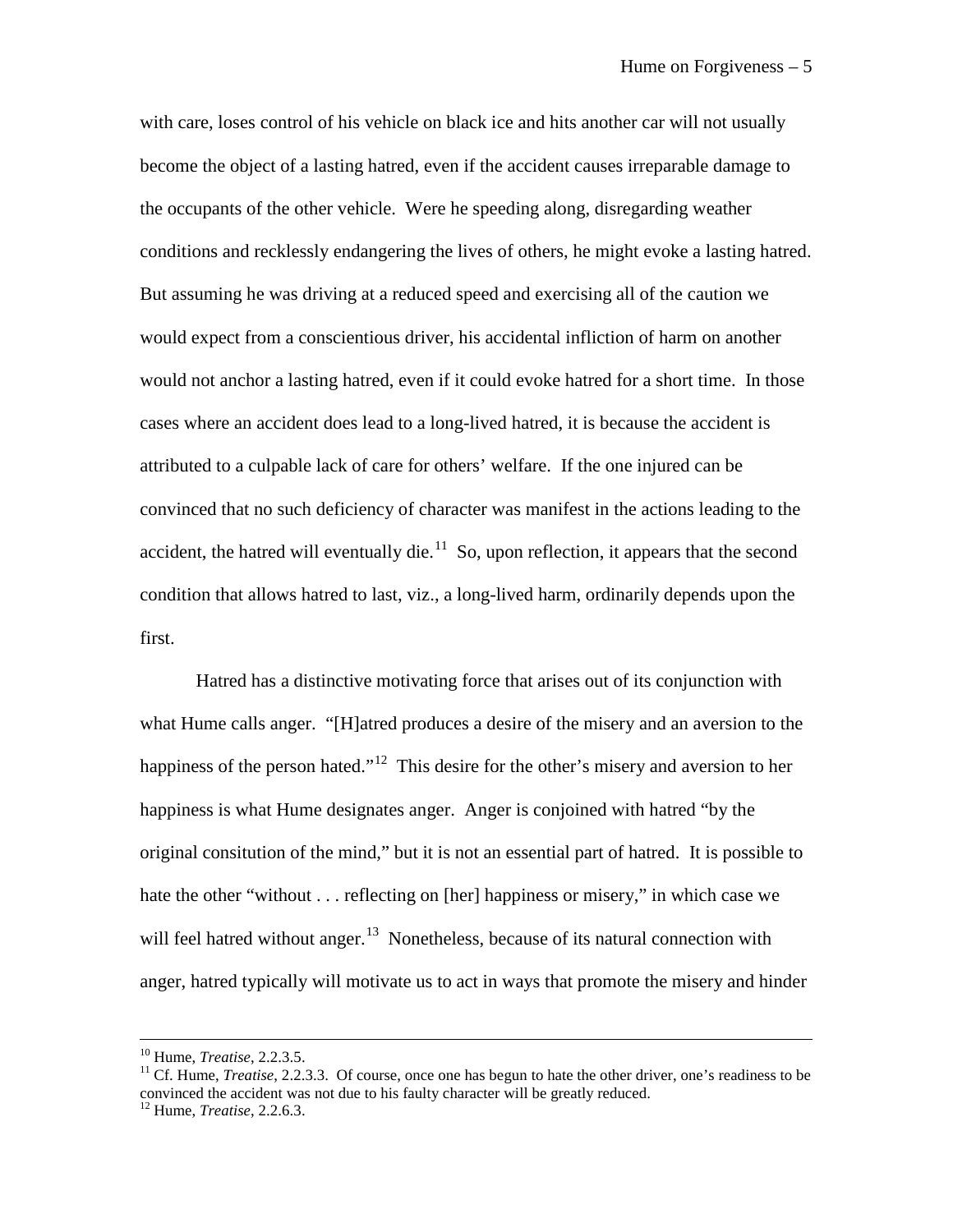the happiness of its object. This ill-will, this "joy in the misery of others," that proceeds from harm or injury is what Hume calls the passion of revenge. $^{14}$  $^{14}$  $^{14}$ 

From these remarks on hatred, anger and revenge, we can begin to infer what Hume's account of forgiveness might be like. The inference will depend upon the assumption that forgiveness is in some sense contrary to hatred, anger and vengefulness. Forgiveness will involve good will in spite of the injury one has suffered. It will involve not the desire for or joy in the misery of the other but a concern for the misery of the other and a desire for her happiness. In other words, forgiveness begins to look like a special kind of compassion or love. It is a love with a history, a history marked by harm or injury. And the object of one's love is the one who caused the harm.

Our inference is in part confirmed and in part corrected by Hume's discussion of 'mercy' in the *Enquiry* and his use of 'forgive' and its cognates in the *History*. Sometimes when we speak of mercy we define it in contrast to forgiveness, reserving the former for the activities of someone with the authority to punish who chooses not to punish a wrongdoer as severely as his actions might have warranted.<sup>15</sup> Used in this way, mercy need not refer to the emotional states of the person who shows mercy. It is exclusively concerned with actions performed within a very narrowly defined social context. Forgiveness, by contrast, applies to the emotions and actions constitutive of relations between peers. On two occasions Hume draws a similar distinction, noting the

 $^{13}$  Hume, *Treatise*, 2.2.6.5-6.

<span id="page-6-1"></span>

<span id="page-6-0"></span><sup>&</sup>lt;sup>14</sup> Hume, *Treatise*, 2.2.7.1.<br><sup>15</sup> Jean Hampton draws a distinction of this sort in "The Retributive Idea," (*Forgiveness and Mercy*, Jeffrie Murphy and Jean Hampton [New York: Cambridge UP, 1988]). However, she does not characterize mercy quite so dispassionately as is sometimes done. She defines the contrast between forgiveness and mercy as follows: "Whereas forgiveness is a change of heart towards a wrongdoer that arises out of our decision to see him as morally decent rather than bad, mercy is the suspension or mitigation of a punishment that would otherwise be deserved as retribution, and which is granted out of pity and compassion for the wrongdoer" (158).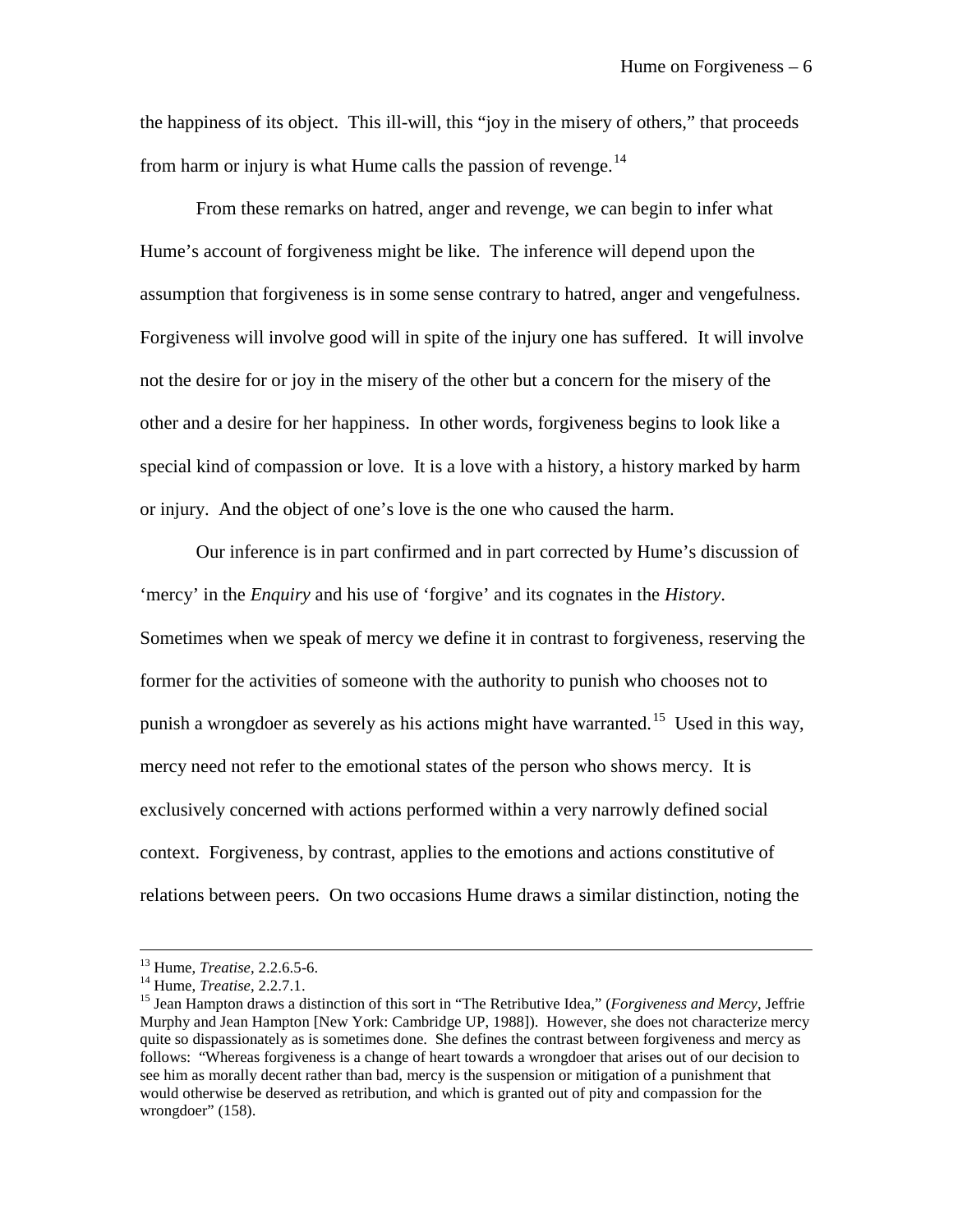difference between 'pardon' on the one hand and 'forgiveness' on the other.<sup>16</sup> In these passages he uses 'pardon' to indicate one's standing in relation to the offense. The persons pardoned will not be punished under the law. 'Forgiveness,' by contrast, indicates one's standing in relation to the one offended. More precisely, the presence or absence of forgiveness refers to whether or not the one wronged harbors ill-will toward the wrongdoer, and consequently whether or not the relationship will be friendly or strained. Thus, "Northumberland, though he had been pardoned, knew, that he never should be trusted, and that he was too powerful to be cordially forgiven by a prince whose situation gave him such reasonable grounds of jealousy."<sup>[17](#page-7-1)</sup>

Nonetheless, Hume ordinarily uses 'forgiveness,' 'mercy' and 'pardon' as synonymns. Often when he uses 'forgiveness' in the *History* he is discussing situations in which one political figure is seeking clemency from another, and 'forgiveness' is used interchangeably with 'mercy,' 'pardon,' 'lenity' and 'clemency.'<sup>18</sup> Typically the interaction associated with political pardon has a decidedly personal dimension of the sort we associated above with forgiving. It is described as overcoming "resentment," and involving "compassion" and "affection."<sup>19</sup> This conflation of 'mercy,' 'pardon,' 'forgiveness' and the like is not surprising, insofar as the political agents in question did not have the sort of impersonal relationship that we have come to expect in large, bureaucratic, political institutions, where the person offering pardon has never met the person receiving the pardon. The king or queen was often pardoning his or her child,

<span id="page-7-0"></span><sup>16</sup> David Hume, *The History of England from the Invasion of Julius Caesar to the Revolution in 1688* (Indianapolis: Liberty Fund, 1983) vol. 2, chapter 14, page 155 and chapter 18, page 342. Subsequent references to the *History* will identify the volume, chapter and page numbers as follows: 2.14.155 and

<span id="page-7-1"></span><sup>2.18.342.&</sup>lt;br><sup>17</sup> Hume, *History* 2.18.342.

<span id="page-7-2"></span><sup>&</sup>lt;sup>18</sup> Cf. Hume, *History*, 1.4.196, 201 and 220; 2.22.473; 3.25.70; 4.41.186.

<span id="page-7-3"></span><sup>19</sup> Hume, *History*, 1.4.201 and 220; 2.12.64; 3.31.224.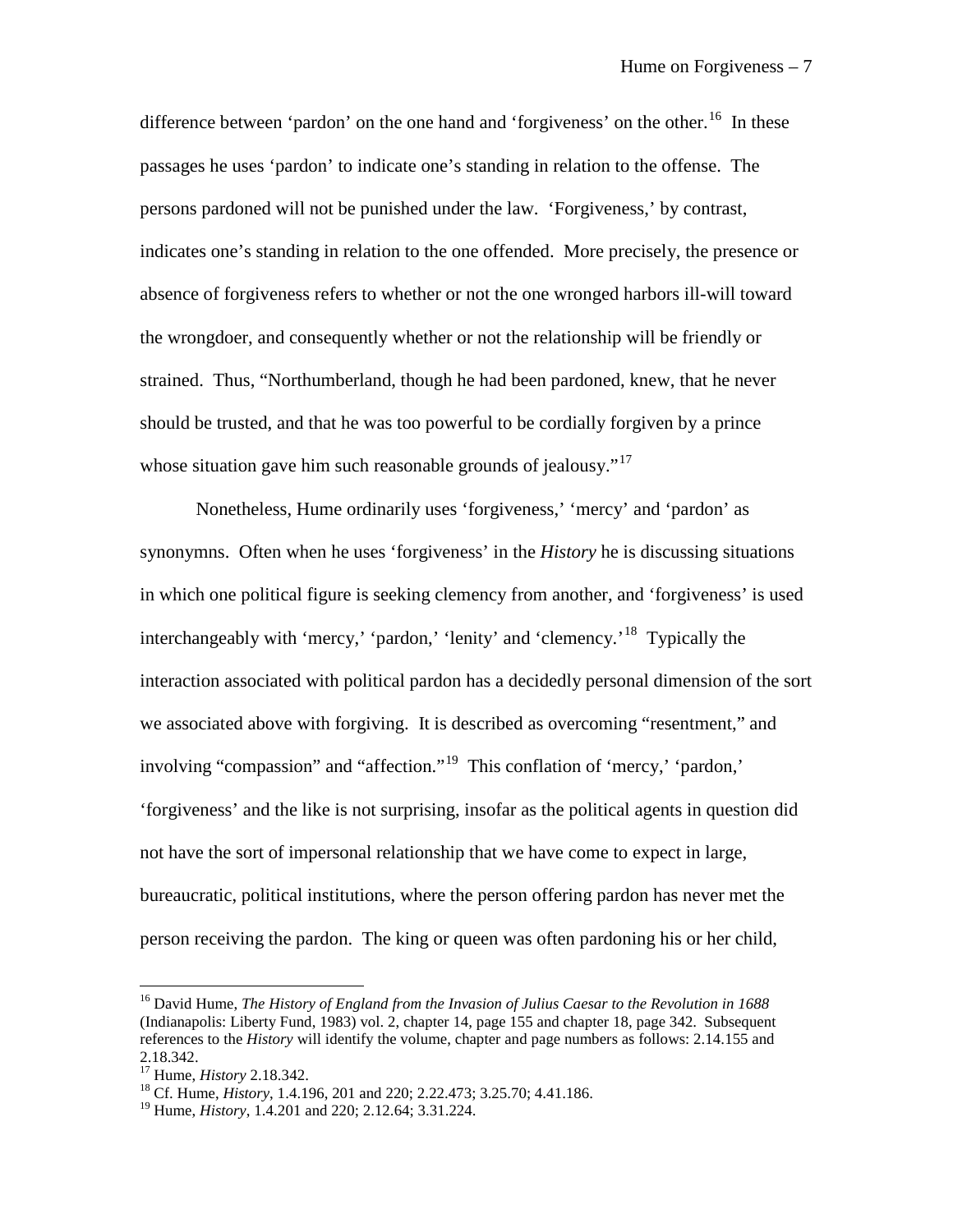cousin, aunt, uncle, former counselor or personal friend. In such a circumstance, one would seldom have either need or occasion to distinguish forgiveness and mercy in the way described above.

Hume is not alone in using 'forgiveness' and 'mercy' interchangeably. They are used as synonymns in a number of places in the Psalter.<sup>[20](#page-8-0)</sup> Of course, the Bible strongly influenced both the concepts and the language of forgiveness and mercy in Britain for quite some time prior to Hume's birth.<sup>21</sup> The Psalter in particular, given its importance within both Anglican and Presybterian worship, would have shaped the language of  $18<sup>th</sup>$ century Britain as much as any other single document. Consequently, many of Hume's contemporaries would, like him, have used 'forgiveness' and 'mercy' interchangeably.<sup>[22](#page-8-2)</sup>

However, 'forgiveness' and 'mercy,' while often interchangeable, do not have an identical semantic range. Mercy has a broader application, extending beyond the scope of those who have done us wrong.[23](#page-8-3) Hume's use of the terms 'forgiveness' and 'mercy' in the *History* suggests that 'forgiveness' is better understood as a subset of the larger class 'mercy.' Forgiveness is mercy for those who have wronged us.

These observations on Hume's use of 'mercy' and 'forgiveness' require a modification of our initial definition of forgiveness as a kind of love. Hume includes mercy under the heading of benevolence.<sup>24</sup> And benevolence, while related to love, is

 $20$  For example in Psalms 85, 86 and 103.

<span id="page-8-1"></span><span id="page-8-0"></span><sup>&</sup>lt;sup>21</sup> The entries for 'mercy' in the *Oxford English Dictionary* show the clear influence of the Bible on the language of mercy and forgiveness and the interchangeable usage of the two terms dating back at least to the 14<sup>th</sup> century.

<span id="page-8-2"></span><sup>&</sup>lt;sup>22</sup> Cf. Joseph Butler, "Upon Forgiveness of Injuries," Sermon IX in *Fifteen Sermons* (Charlottesville, VA: Lincoln-Rembrandt Publishing, 1993) 112; and John Wesley, Sermon 26, *Wesley's Works*, 3<sup>rd</sup> ed. [1831] (Grand Rapids: Baker, 1979) vol. V, 340.

<span id="page-8-3"></span><sup>&</sup>lt;sup>23</sup> Cf. Hume, *History*, 3.31.238; 3.32.264; 3.37.437; 5. Note R.563; 6.60.26 Cp. Wesley, Sermon 26 (*Wesley's Works*, V, 338). 24 Hume, *Enquiry*, 2.1. Hume likewise refers to King Charles' forgiveness of those who have called for his

<span id="page-8-4"></span>execution as "an act of benevolence towards his greatest enemies" (*History* 5.59.542). For a more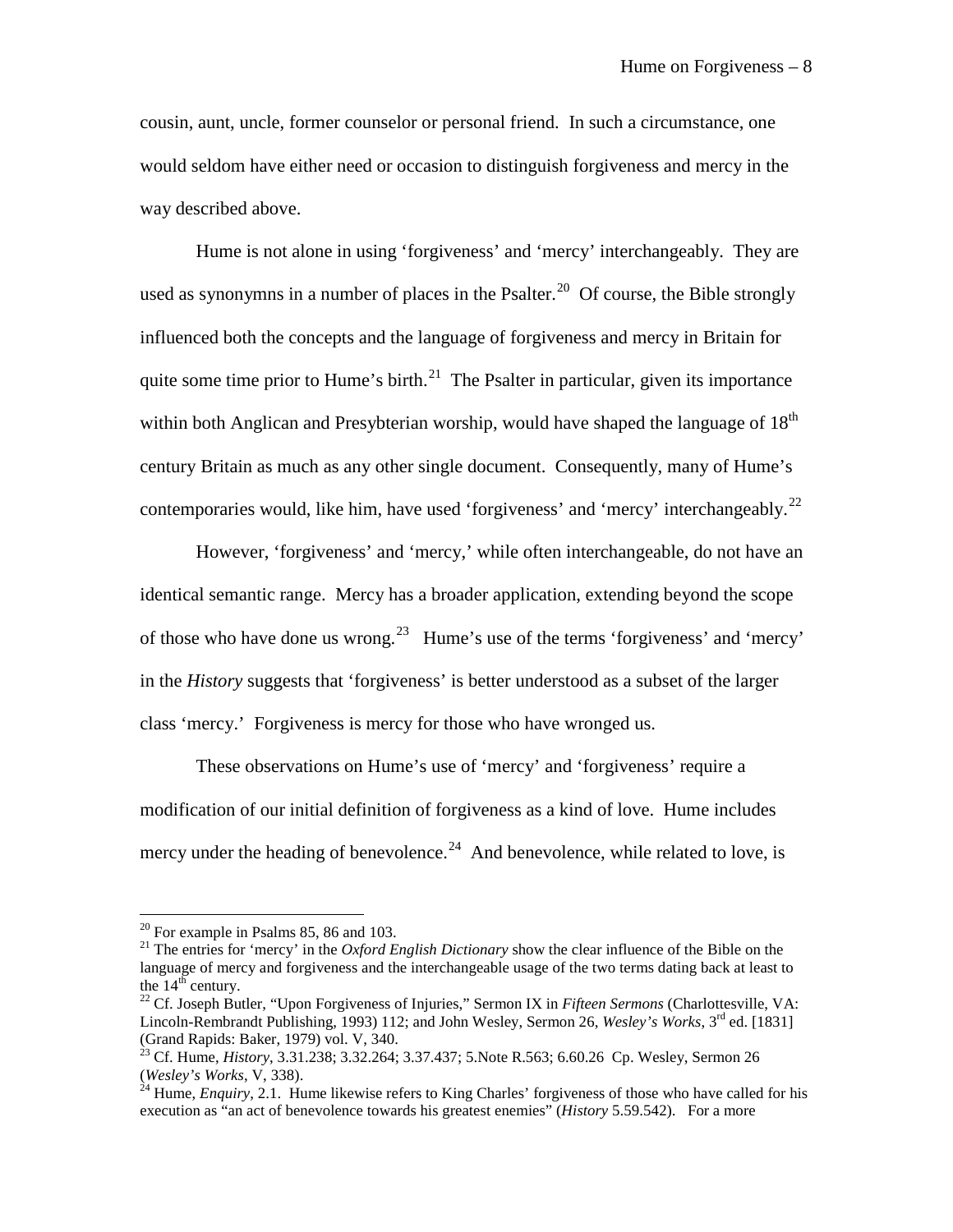distinct from it. Benevolence is related to love in the same way that anger is related to hatred in Hume's account. Benevolence is "a desire of the happiness of the person belov'd, and an aversion to his misery" that is naturally conjoined with the passion of love<sup>[25](#page-9-0)</sup> and acts of benevolence are those which manifest such desires and aversions. Likewise forgiveness will involve "a desire of the happiness of the person" who wronged us "and an aversion to his misery" and acts of forgiveness will manifest these desires and aversions. In other words, forgiveness will be the opposite of anger. Like anger, it will have been preceded by some harm, injury or offense, but rather than desiring the offender's misery, we will be averse to her misery and will desire her happiness.

When Hume's analysis of hatred, anger, and mercy from the *Treatise* and the *Enquiry* are taken together with his remarks on forgiveness from the *History*, the following picture emerges. Forgiveness involves a desire for the happiness and aversion to the misery of someone who has caused us displeasure. Ordinarily, that displeasure will have been due to a moral failing on the part of the other, but it needn't always be so caused.<sup>[26](#page-9-1)</sup> It is often, but not always, preceded by the wrongdoer's repentance and/or apology.<sup>[27](#page-9-2)</sup> Forgiveness is naturally, but not necessarily, followed by forgetting the offense.<sup>[28](#page-9-3)</sup> And it characteristically leads to reconciliation.<sup>29</sup>

extensive discussion of Hume on benevolence, see Elizabeth Radcliffe, "Love and Benevolence in Hutcheson's and Hume's Theories of the Passions," *British Journal for the History of Philosophy* 12.4 (2005): 631-653; Rico Vitz, "Hume and the Limits of Benevolence," *Hume Studies* 28.2 (November 2002): 271-295 and "Sympathy and Benevolence in Hume's Moral Psychology," *Journal of the History of Philosophy* 42.3 (2004): 261-275.<br><sup>25</sup> Hume, *Treatise*, 2.2.6.3.<br><sup>26</sup> Hume, *The Letters of David Hume*, vol. 2, J.Y.T. Greig, ed. (Oxford: Clarendon Press, 1932) letter 346,

<span id="page-9-3"></span><span id="page-9-2"></span><span id="page-9-1"></span><span id="page-9-0"></span>p. 78. In a letter to Adam Smith, Hume thanks Smith for his "friendly Resentment against the Right Reverend" John Oswald and informs Smith that he has now forgiven Rev. Oswald's brother, James, for having failed to apologize for his brother John's behavior (*Letters* vol. 2, ltr. 406, p. 163). <sup>27</sup> Hume, *History*, 1.9.363; 3.31.221; 5.59.540-42.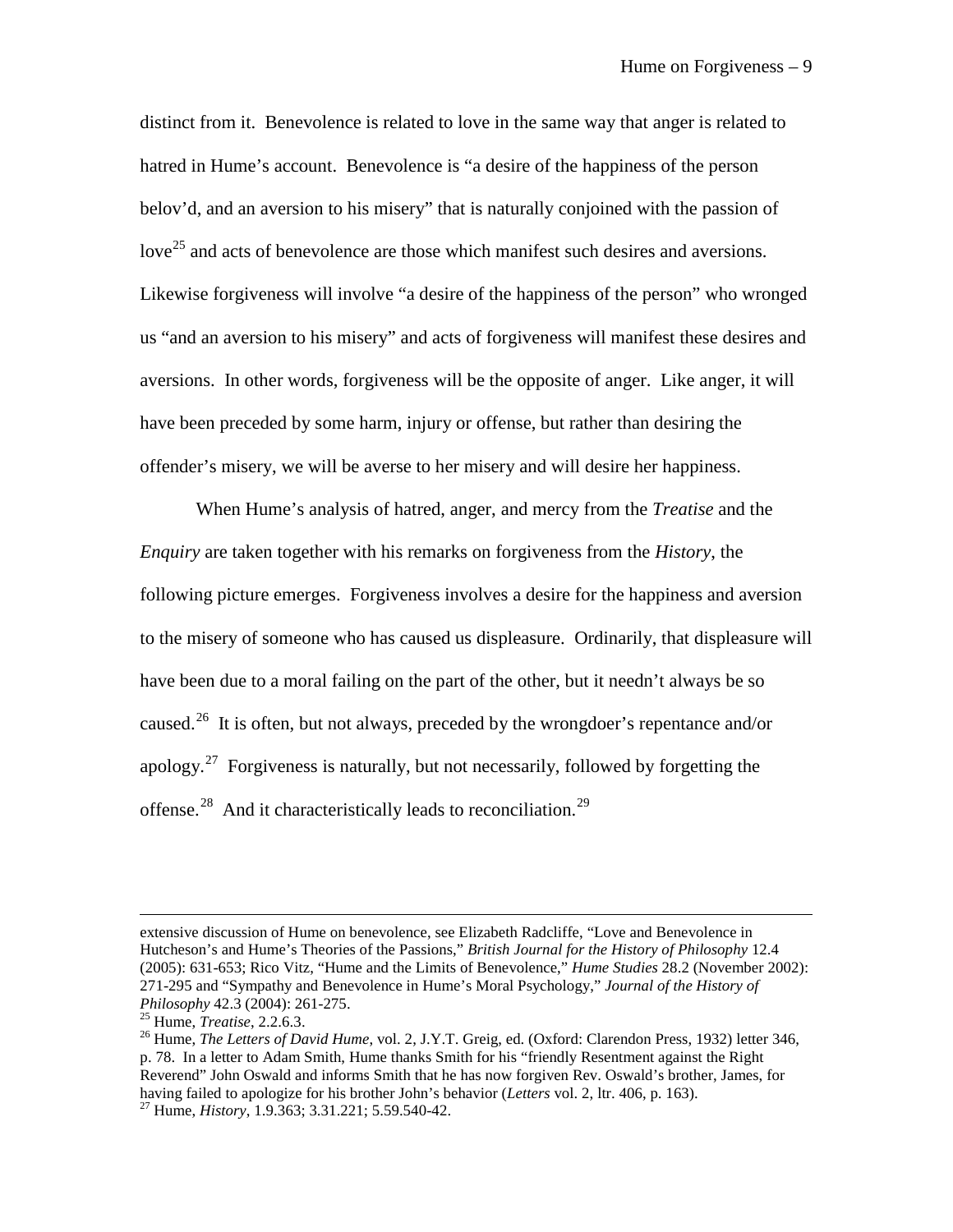## **"The Object of Our Strongest Hatred"**

The Humean account of forgiveness invites two different kinds of questions regarding forgivability. First, how is it possible to forgive? Admittedly, this question is not quite as perplexing as it was when we were conceiving forgiveness as a species of love. Then the question was, 'How can one derive pleasure from a source of displeasure?' since, on Hume's account love involves taking pleasure in or from a quality that we associate with love's object, and in the case of forgiveness the object is a source of uneasiness. Were forgiveness a species of love, it would involve deriving both pleasure and uneasiness from the same object. However, even when forgiveness is conceived as a species of benevolence, the question, 'How is it possible to forgive?' remains troubling. Now the question becomes, 'How or why would I desire the happiness of a person who has harmed me?' While the latter question is less paradoxical than the former, it is no less pressing.

The second kind of question we might raise about forgivability concerns not the possibility but the permissibility of forgiving. Should a person forgive the one who wronged her? To return to the case with which we began, should someone like Harold Sefolo forgive his torturers? While I pose them as two different kinds of questions, we shall see the answers to the questions of possibility and permissibility are intertwined.

Let us begin with the first question. How is it possible to forgive? Hume suggests an answer in his discussion of repentance. As we noted above, any occurrence which brings us pain may generate hatred, provided we can connect the painful occurrence with another person. However, Hume observes,

<sup>28</sup> Hume, *History*, 1.10.400; 2.22.473; 4.41.220; 5.51.187.

<sup>29</sup> Hume, *History*, 1.8.327; 1.4.220; 3.36.425; *Letters* vol. 1, ltr. 259, pp. 277-79, vol. 2, ltr. 280, p. 128.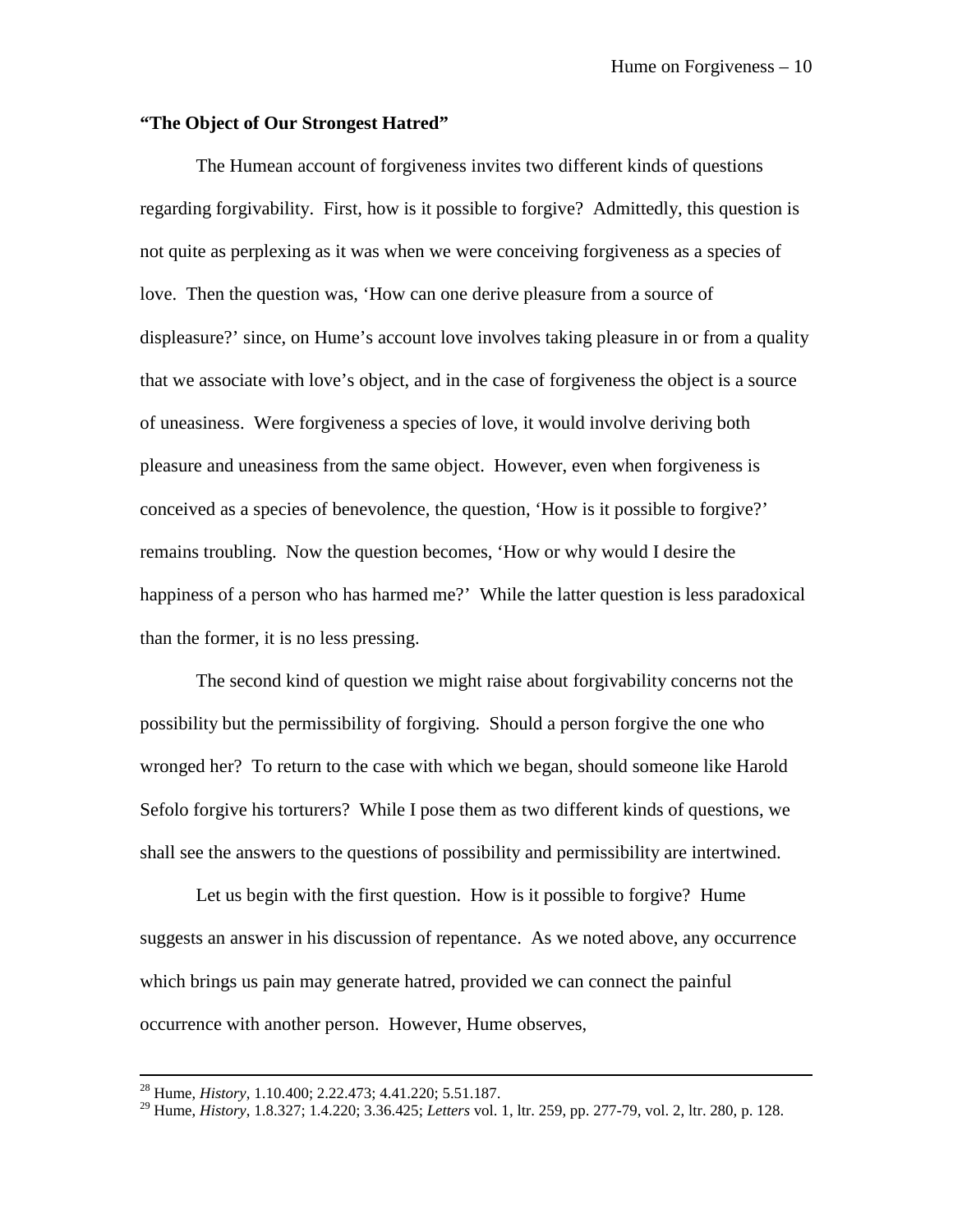'Tis not enough, that the action arise from the person, and have him for its immediate cause and author. This relation alone is too feeble and inconstant to be a foundation for these passions. It reaches not the sensible and thinking part, and neither proceeds from any thing *durable* in him, nor leaves any thing behind it; but passes in a moment, and is as if it had never been.<sup>[30](#page-11-0)</sup>

For our emotional response to being hurt to remain with us as hatred, it must be fixed to something more permanent than the single event. One way that we do so is by appealing to the intentions of the person with whom we have associated the harm's cause. "[A]n intention shows certain qualities, which remaining after the action is perform'd, connect it with the person, and facilitate the transition of ideas from one to the other. We can never think of him without reflecting on these qualities  $\dots$ <sup>31</sup> The intentions are part of what transforms the occurrence in which we were harmed into one in which we were injured, to use Hume's language, or in which we were wronged, to use our own. They are part of what makes the act in question an insult, for example, or a manifestation of contempt, or an assault. Our appeal to the other's intentions both identifies the kind of action that took place and takes this action to be indicative of the wrongdoer's character. Attaching the action to the wrongdoer's character provides a durable object for our hatred. When the harm has been connected with the agent's character, either through the intent with which it was done or through the agent's consistent inattention to our welfare, whenever we think of him we think of these unpleasant qualities and our hatred and anger are thereby reinforced.

Repentance undermines hatred's foundation. If the wrongdoing is followed by "repentance and a change of life" then the harmful act and the character traits it exhibited are no longer constantly conjoined in our mind with the other person. The mind no

<span id="page-11-1"></span><span id="page-11-0"></span><sup>30</sup> Hume, *Treatise*, 2.2.3.4.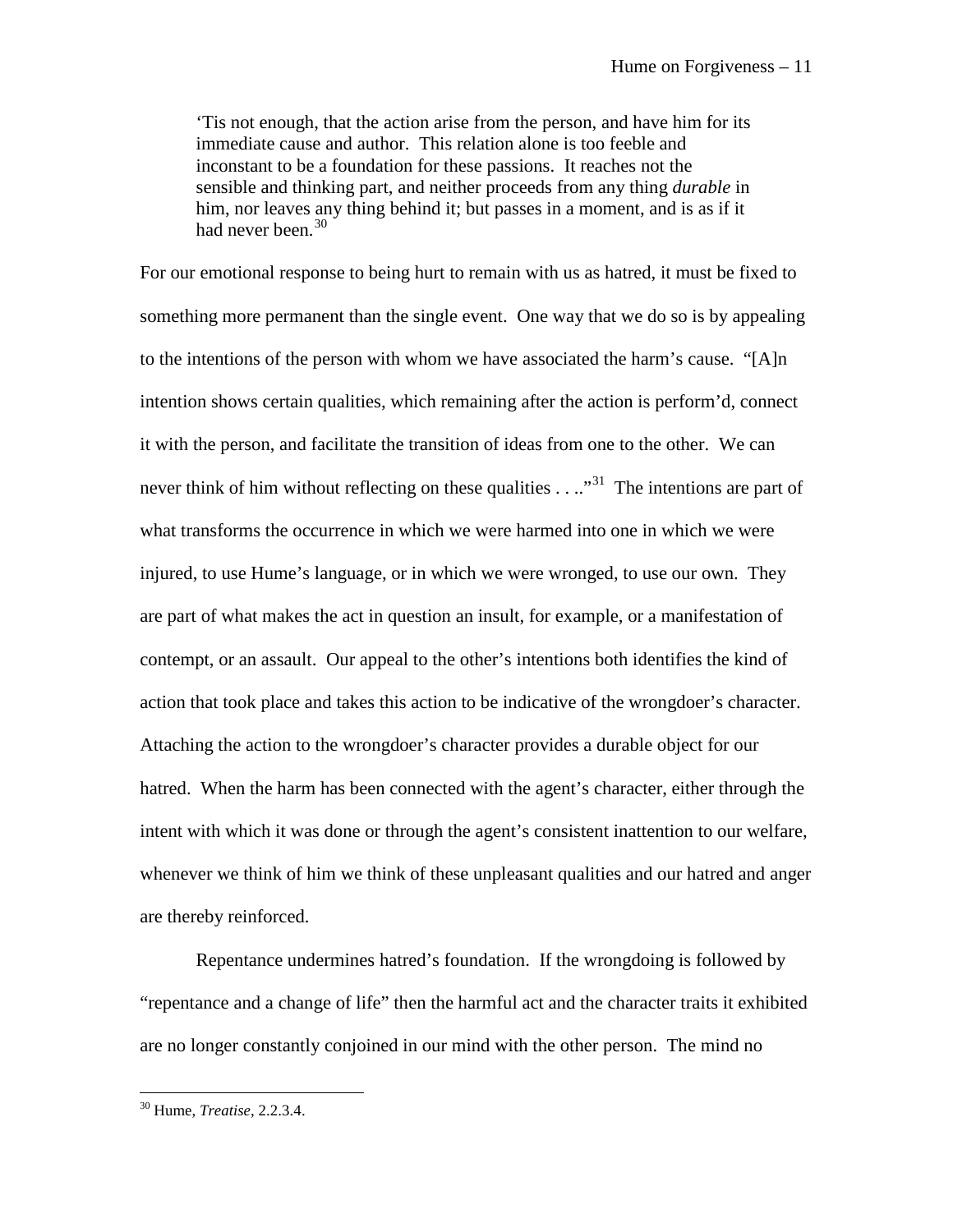longer passes immediately and automatically from the impression or idea of the person to the idea of the harm and the uneasiness that harm produces. As a result of this alteration in the conjunction of ideas, "the passion is likewise alter'd."<sup>32</sup> Hume observes,

. . . repentance wipes off every crime, especially if attended with an evident reformation of life and manners. How is this to be accounted for? But by asserting that actions render a person criminal, merely as they are proofs of criminal passions or principles in the mind; and when by any alteration of these principles they cease to be just proofs, they likewise cease to be criminal.<sup>[33](#page-12-1)</sup>

Thus, repentance does two things that make forgiveness possible. It disrupts our mind's constant conjuction of the other person and the uneasiness associated with the wrongdoing. It also removes the threat that we will suffer future harm of the same sort from this person, allowing the harm to become merely a memory rather than a warning of present danger and future grief.

The possibility of forgiveness opened up by repentance does not appear all that promising when the wrongdoing in question is torture. It is not likely that the torturer will repent. Even if she did, the kind of life change that would be required to disrupt the connection between this agent and that action would need to be quite remarkable, or at least so it would seem. What kinds of actions over what span of time would be needed to convince the torture victim that the actions of the past are no longer indicative of the torturer's character? Surely it will be a rare case where the torturer will be able to demonstrate to her former victim that she has changed dramatically enough to alter her victim's sense of her character. Thus, on Hume's account, most if not all torturers appear to be unforgivable in the sense that it is not possible to forgive them. Nevertheless, let us

 $31$  Hume, *Treatise*, 2.2.3.4.

<span id="page-12-1"></span><span id="page-12-0"></span><sup>31</sup> Hume, *Treatise*, 2.2.3.4. <sup>32</sup> Hume, *Treatise*, 2.2.3.4. <sup>33</sup> Hume, *Treatise*, 2.3.2.7.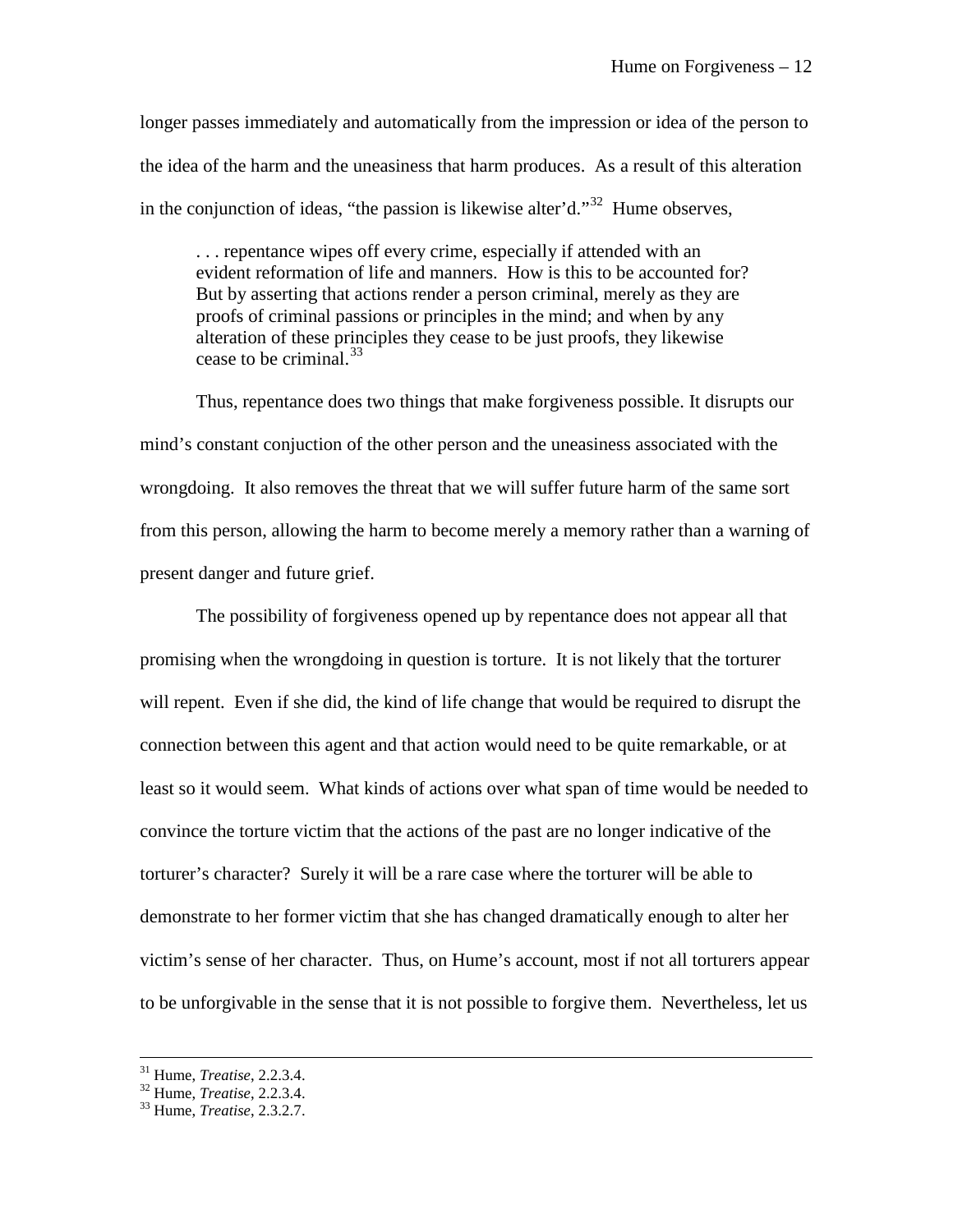assume for the moment that it is possible to forgive torturers so that we may take up the question of whether it is permissible to do so.

The permissibility of an action is assessed, on Hume's account, by the emotional responses it elicits. "Morality," he observes in an oft quoted passage, "is more properly felt than judg'd of  $\dots$   $\mathbb{R}^{34}$  $\mathbb{R}^{34}$  $\mathbb{R}^{34}$  Actions whose qualities we find agreeable are those we deem virtuous and those which make us uneasy we take to be vicious. The feeling of agreeability or uneasiness to which Hume appeals is not merely each individual's feeling of satisfaction or unease "as they appear from his peculiar point of view." Rather, "we fix on some *steady* and *general* points of view; and always, in our thoughts place ourselves in them, whatever may be our present situation.<sup>35</sup> The sentiments an action excites when assessed from this common point of view are those which determine its merit or demerit and the praise or blame it deserves.<sup>[36](#page-13-2)</sup>

Hume's appeal to the common point of view would seem promising for a discussion of the permissibility of forgiving, since we are likely to respond to injuries done to us more vigorously than we are to those done another.<sup>[37](#page-13-3)</sup> However, this promise is short-lived. For he insists that the author of another's misfortune "becomes the object of our strongest hatred."<sup>[38](#page-13-4)</sup> In making this claim, Hume needn't be saying that we hate the agent who injures one of our acquaintances even more than we hate the agent who injures

 $34$  Hume, *Treatise*, 3.1.2.1.

<span id="page-13-2"></span><span id="page-13-1"></span><span id="page-13-0"></span><sup>&</sup>lt;sup>35</sup> Hume, *Treatise*, 3.3.1.15. Cp. 3.3.1.30.<br><sup>36</sup> For more on the role of the common point of view in Hume's ethics, see Rachel Cohon, "The Common" Point of View in Hume's Ethics," *Philosophy and Phenomenological Research* 57.4 (December 1997): 827-850; and Christine Korsgaard, "The General Point of View: Love and Moral Approval in Hume's Ethics," *Hume Studies* 25.1 (April/November 1999): 3-41.

<span id="page-13-4"></span><span id="page-13-3"></span><sup>&</sup>lt;sup>37</sup> Cf. Joseph Butler, "Upon Forgiveness of Injuries."<br><sup>38</sup> Hume, *Treatise*, 2.2.9.19.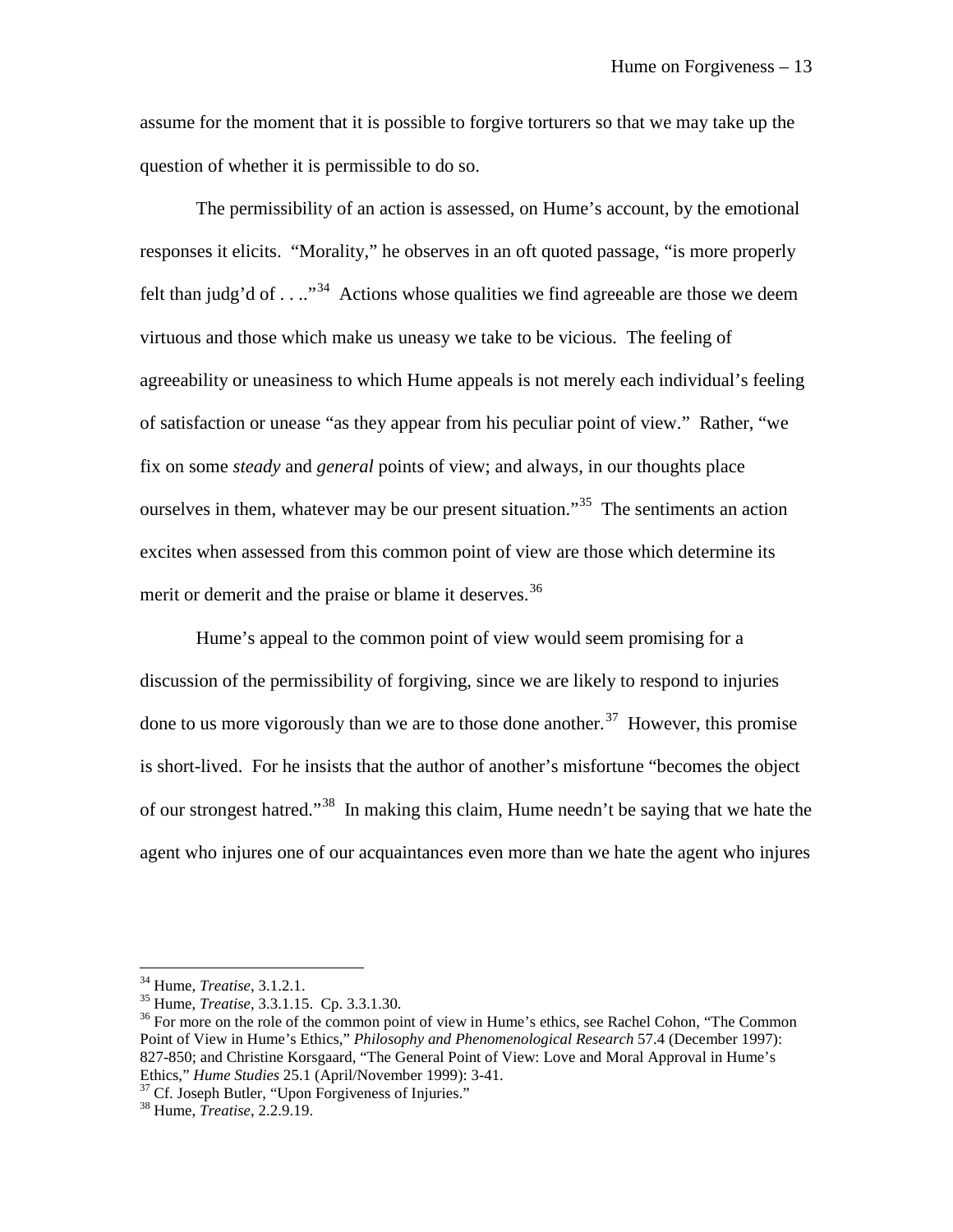us (in fact, from what he says elsewhere, he cannot be making such a claim).<sup>39</sup> A better reading would simply take him to be saying that we have a very strong hatred for those who injure others, one of the strongest kinds of which we are capable.<sup>40</sup> Even so, the appeal to the common point of view does not make a compelling argument for the permissibility of forgiving a torturer seem likely. Even viewing the action and its agent from the common point of view, we are going to hate the torturer, desire her misery and be averse to her happiness. So why would we approve of someone who desired her happiness and was averse to her misery?

Our analysis to this point suggests that within a Humean moral framework torture, or more precisely a torturer, will be unforgivable in two senses. It appears neither possible (in most cases) nor permissible to forgive a torturer. My aim in the remainder of this paper will be to show how, contrary to appearances, a case can be made for both the possibility and permissibility of forgiving a torturer, at least in some circumstances. The development of this case will clarify both the nature of forgiveness and Hume's account of it.

#### **Questions of Character**

 $\overline{a}$ 

Let us return to the possibility of forgiving a torturer. I suspect that it was in respect to its possibility that my *prima facie* case against the forgivability of torturers seemed weakest. We saw above that repentance works in two ways to make forgiveness possible. It disrupts our mind's constant conjunction of the agent who inflicted the

<span id="page-14-0"></span> $39$  For a discussion of our ability to resent those who harm others, see Annette Baier, "Hume on Resentment," *Hume Studies* 6 (November 1980): 133-149.

<span id="page-14-1"></span><sup>&</sup>lt;sup>40</sup> It is another case of Hume's stylistic use of the superlative which is meant to add emphasis but need not refer to that which is the greatest in its class.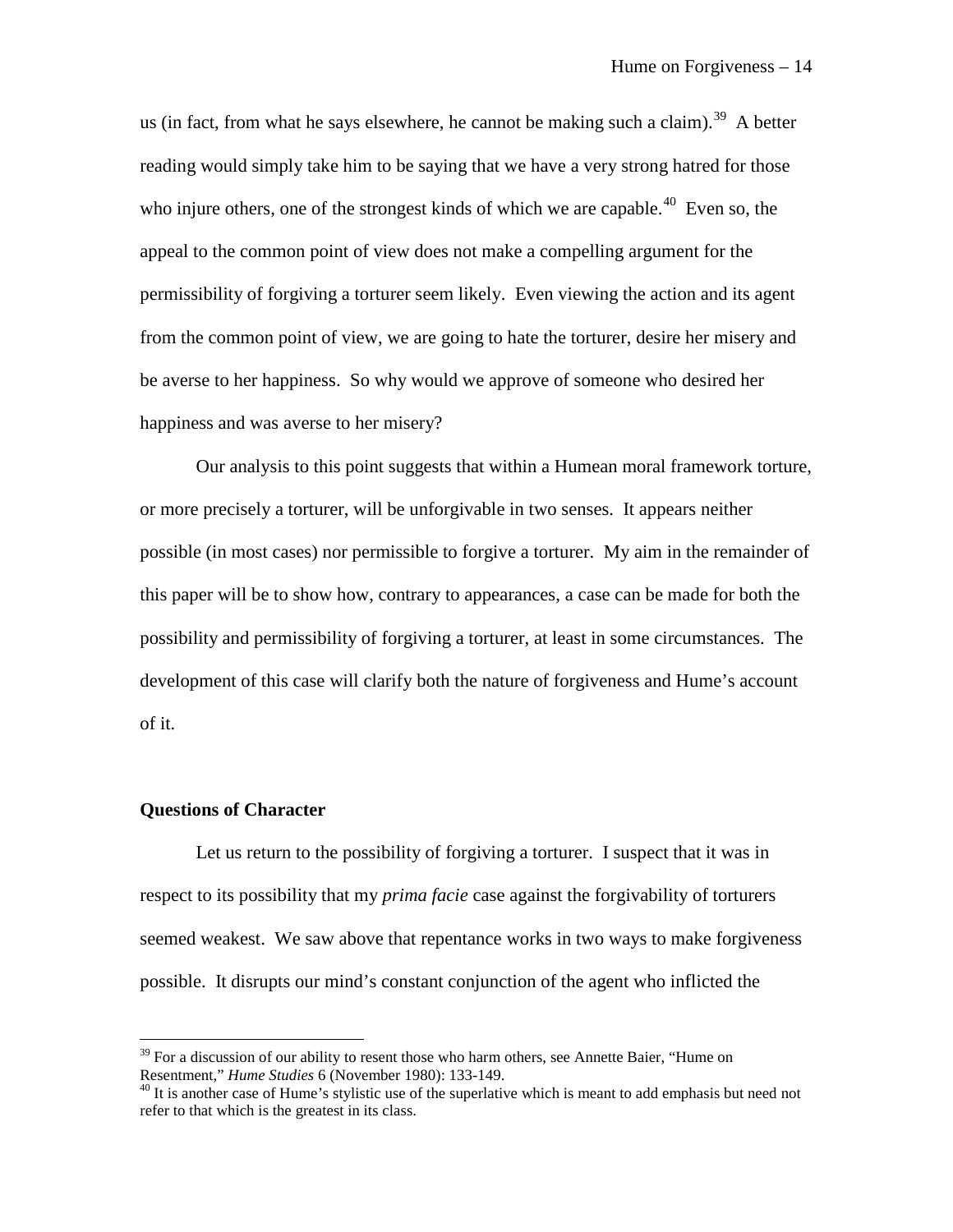torture with the pain the torture involved and the uneasiness its memory continues to evoke. And it removes the threat of future injury. Is it possible to generate these two effects even in the absence of repentance or the victim's opportunity to observe the perpetrator's change of life?

I think one of the reasons it seems possible for the people whose stories Desmond Tutu recounts to forgive their and/or their children's torturers is that there has been a regime change in South Africa. Those who were in power who performed or encouraged the torture are no longer in charge. The political structure that made it possible for them to act in these ways is no longer in place. Consequently, much of the future threat that the former torturer poses has been eliminated. Were apartheid still the order of the day or were the Afrikaner government still in place, the possibility of forgiving their torturers would be much reduced.

The possibility of forgiving a torturer even when the threat of future injury has not been removed would be improved if there were some way to disrupt the connection between this event and the character of the torturer. I shall leave aside behavior modification therapies and other mechanisms that we might classify as external to the moral agency of the person in question. One way the possibility of forgiving might be enhanced and the agency of the person in question still exercised would come through reflecting on the role of character in situations of torture. If we have learned anything about human character from Nazi Germany, Apartheid-era South Africa, and the Bushera U.S. military, it is that surprisingly ordinary people can be converted into torturers. That is not to say that any person who found herself in relevantly similar circumstances would behave in the same way. There are some who have refused to participate in the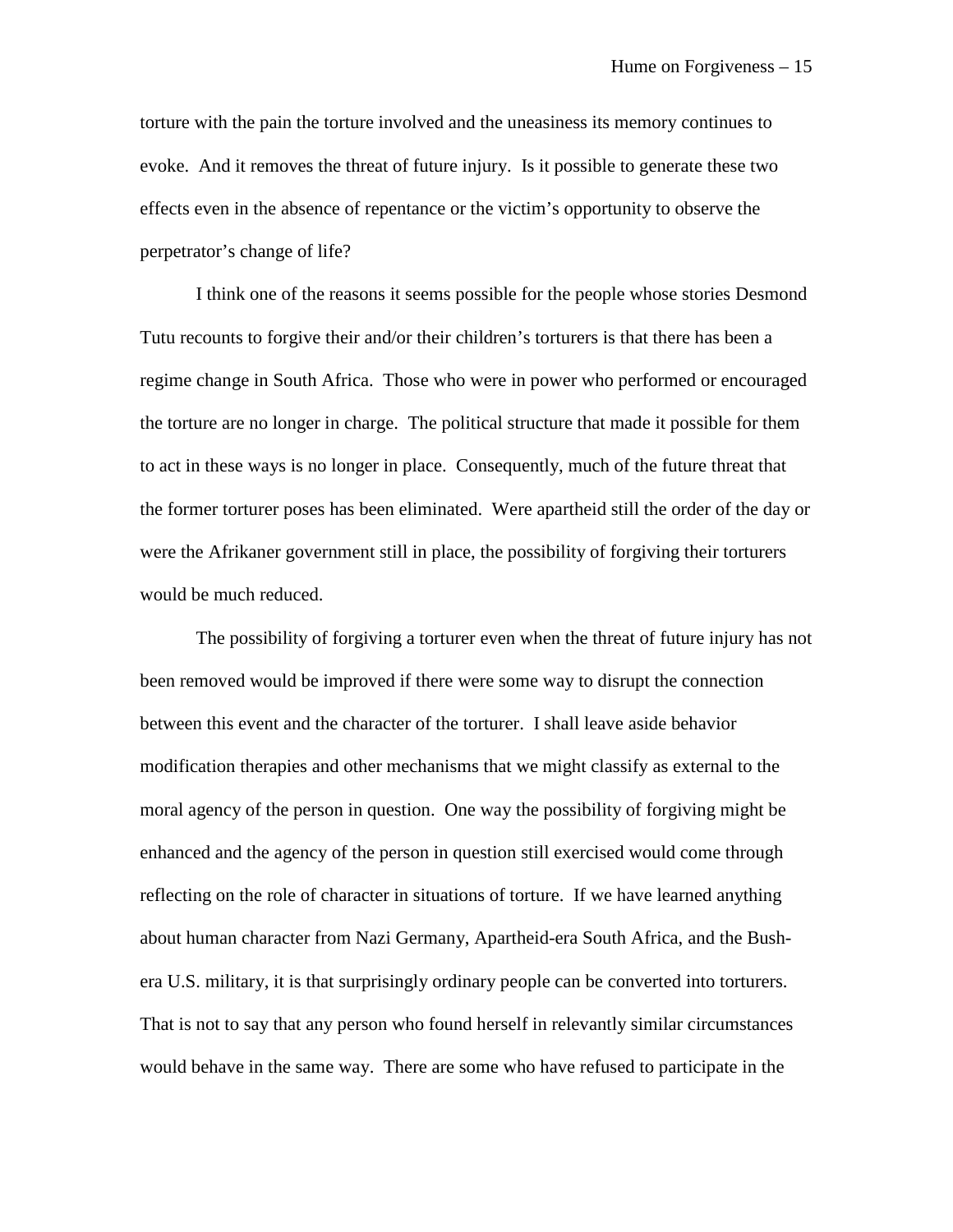cruel mistreatment of others even when such treatment was accepted, encouraged and/or required by peers and superiors. But many otherwise well-adjusted individuals who are good friends and neighbors and who under ordinary circumstances would not consider treating another cruelly become willing or almost-willing accomplices in horrifying wrongdoing when they are placed in the midst of a perverse social system. Reflecting on these lessons from recent history might reorganize the connections our mind makes between the quality that causes our pain and the object with which it is associated. The primary object of our antipathy, at least in some cases, may come to be the social system that made these deeds probable rather than the individuals caught up in that system. These reflections lead us, then, to a second reason some in South Africa are ready to forgive even their and their children's torturers. The social system that made these evils probable has been eliminated. To the extent that the painful quality originated in the social context, the removal of that source brings with it a transformation in the character of those who had been caught up in it.

## **Greatness of Mind**

More suspicious than the claim that forgiving a torturer might be possible is the suggestion that forgiving her might be permissible. But the preceding reflections on systemic (as opposed to personal) evil may help in this regard. There will be some constraints on when and how the transfer of responsibility from persons to systems is acceptable from the common point of view. If the reflective path that breaks the association between the painful quality and the person who inflicted torture calls into question all ascription of moral responsibility, it will not meet with approval from the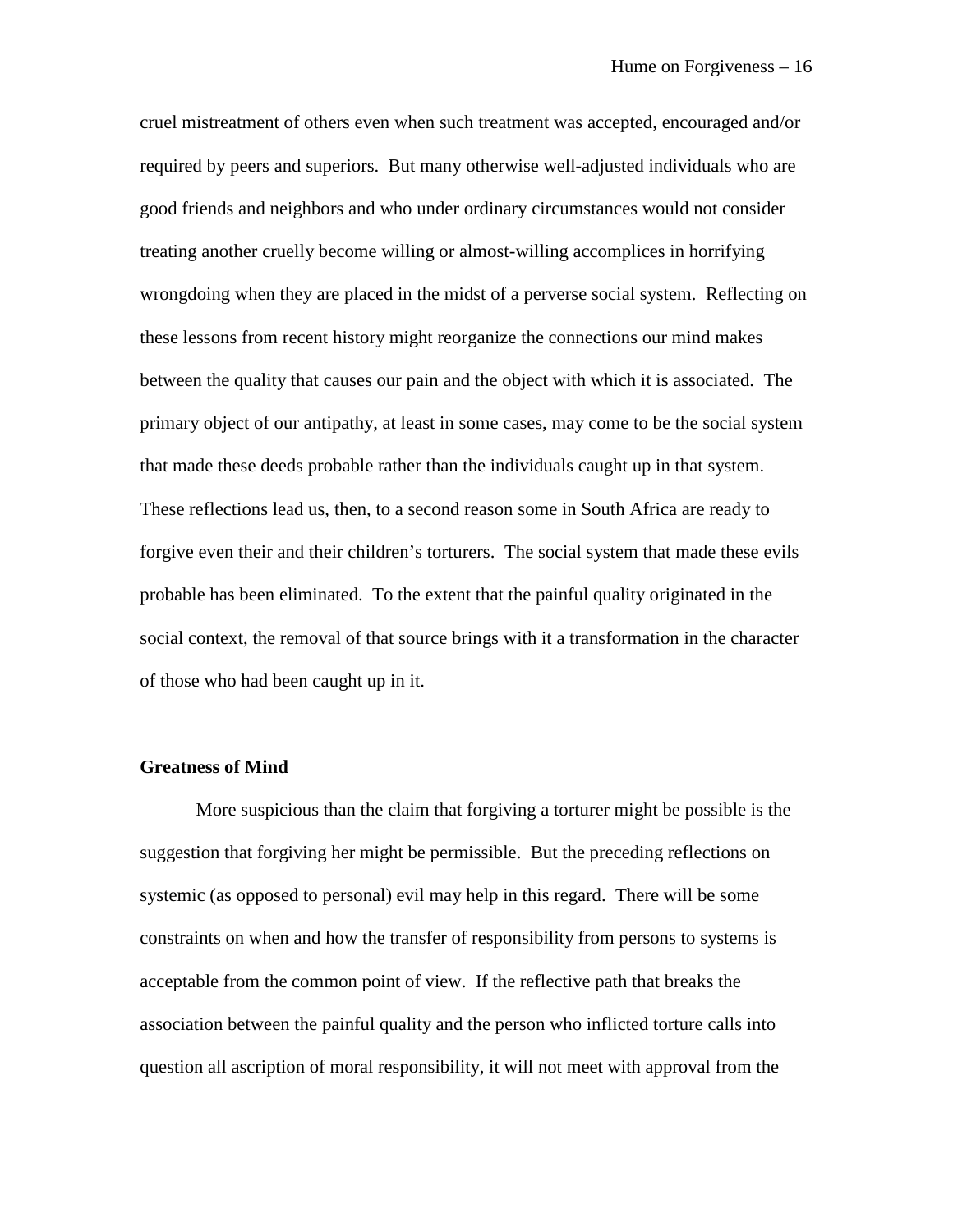common point of view. Consequently, such a reflective strategy would be impermissible. However, if the strategy still enables us to distinguish between those persons who fully and enthusiastically incorporated the systemic evil into their personal character and those whose character was less tainted by the systemic evil, it may even be admirable. Pity is more readily recognized from the common point of view as a suitable response to the latter. And it is an easy transition from pity, which Hume defines as "a concern for ... the misery of others, without any friendship  $\ldots$  to occasion this concern,"<sup>[41](#page-17-0)</sup> to the desire for the happiness and aversion to the misery of one who injured me in which Humean forgiveness consists.

A rationale for distinguishing between cases where the systemic evil sticks to the character of the wrongdoer and those where it does not may be found in Hume's discussion of pride and humility. Hume's account of pride and humility parallels his discussion of love and hate. A pleasurable quality that when associated with another person will evoke love will, when associated with oneself, evoke pride. A displeasurable quality that when associated with oneself evokes humility (in Hume's peculiar sense of the term) tends to evoke hatred when associated with another person. As a result, he often will draw on his account of pride and humility to explain the nature of love and hate.

In Book II, Part 1, Section 6 of the *Treatise*, Hume explains why agreeable or disagreeable qualities that are closely related to ourselves may still fail to evoke pride or humility. Two of his observations are particularly relevant to our discussion. First, he notes that the agreeable or disagreeable quality must "be not only closely related, but also

<span id="page-17-0"></span><sup>41</sup> Hume, *Treatise*, 2.2.7.1.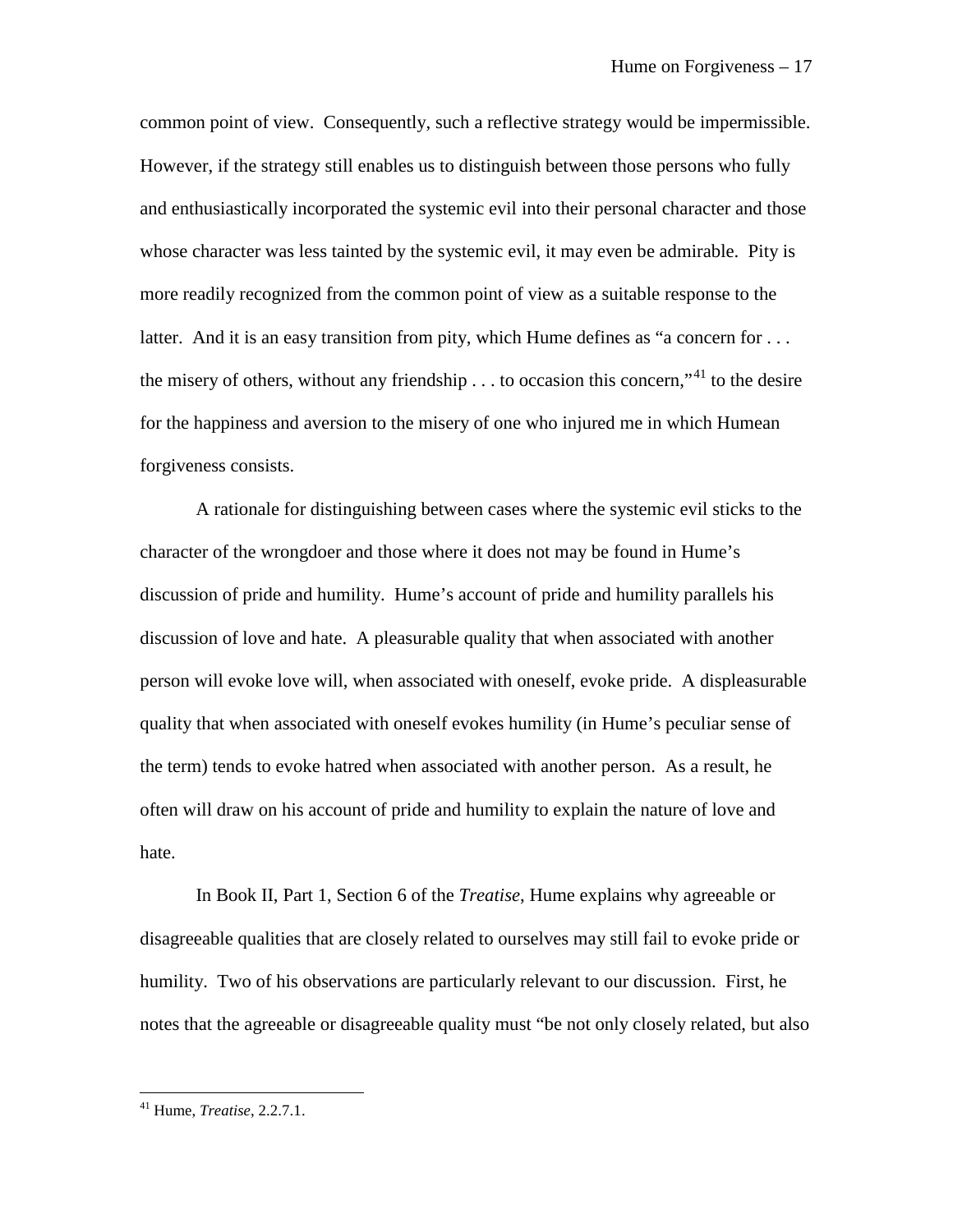peculiar to ourselves, or at least common to us with a few persons."<sup>[42](#page-18-0)</sup> If many are able to write passable poems in free verse, but few are able to write clever haiku, an agent is likelier to feel pride in her possession of the latter ability than the former. If "there is no man, who, on particular occasions, is not affected with all the disagreeable passions, fear, anger, dejection, grief, melancholy, anxiety, &c.," then the occasional experience of these passions will not humiliate, because "these, so far as they are natural and universal, make no difference between one man and another, and can never be the object of blame."<sup>[43](#page-18-1)</sup> Second, we are less likely to derive pride or humility if the disagreeable quality is "inconstant" and "its connexion with ourselves" is of "short duration. . . What is casual and inconstant gives but little joy, and less pride."<sup>44</sup> If I drive a golf ball directly from the tee to the green, I am sure to be amused, but I shall not experience pride. Given my golf game, I shall know that it is a pure stroke of luck, and that the conditions which brought about my good fortune are both "casual and inconstant."

Similarly, if the agreeable or disagreeable qualities associated with another person are common, inconstant and of short duration, they are less evocative of love or hatred. If they are uncommon and of lasting duration they are more evocative of love or hatred. What our reflections on the recent history of systemic evil have suggested is that many people will do horrible things if placed in a perverse social system. Relatively few will successfully resist (hence our admiration). Likewise, relatively few will continue to engage in these horrible acts if removed from the system. That is to say, in relatively few cases will the viciousness stick to their character in a way that outlasts the existence of

<span id="page-18-1"></span>

<span id="page-18-0"></span><sup>42</sup> Hume, *Treatise*, 2.1.6.2. <sup>43</sup> Hume, *Enquiry*, 7 footnote to paragraph 2. <sup>44</sup> Hume, *Treatise*, 2.1.6.7.

<span id="page-18-2"></span>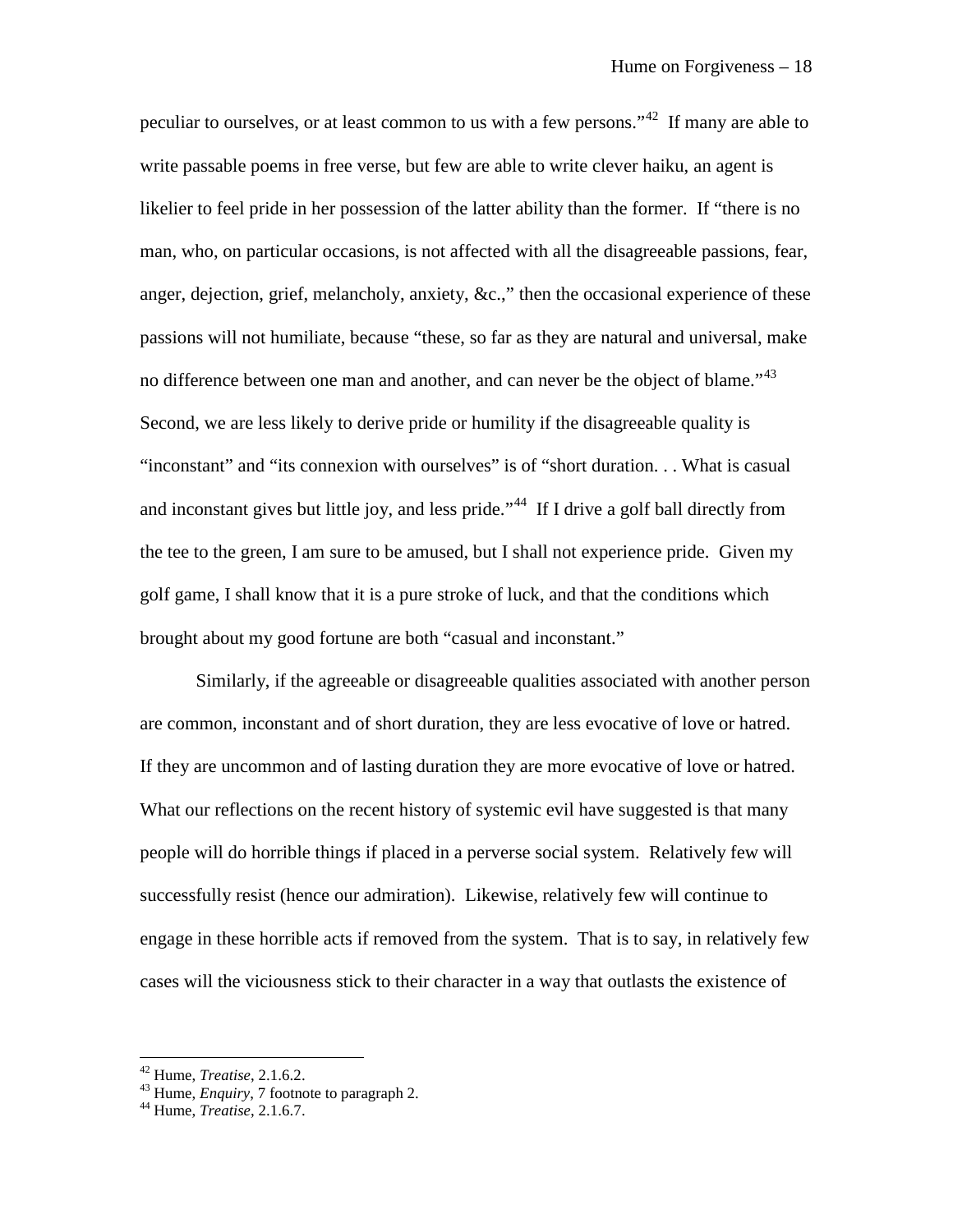the corrupt social structure. Our emotional responses to cases in which the viciousness persists are deservedly stronger than to the former.

To this point we have focused on the character of the torturer and its relevance to the possibility and permissibility of forgiving. I would now like to turn our attention to the character of the one forgiving. Hume discusses two qualities in the forgiver that are relevant to our assessment of the permissibility of forgiving a torturer. One is "a degree of self-value" and the other is "greatness of mind."

 There are occasions where a person is disinclined either to take offense when mistreated or to remain offended thereafter because she fails accurately to perceive the discrepancy between how she was treated and how she deserves to be treated. Her sense of self worth is inordinately low. In such cases she has a degree of self-value that appears displeasing from the common point of view. Hume says,

We never excuse the absolute want of spirit and dignity of character, or a proper sense of what is due to one's self, in society and the common intercourse of life . . . A certain degree of generous pride or self-value is so requisite, that the absence of it in the mind displeases, after the same manner as the want of a nose, eye, or any of the most material features of the face or members of the body. $45$ 

In this passage he is primarily concerned with the obsequious, on the one hand, and those who consort with persons beneath their station, on the other. But the same concern might be raised with regard to those ready to forgive out of too low a sense of self-value. We might worry that those inclined to forgive a torturer, especially in the absence of repentance and a change of life, might be so inclined because of a deficient sense of selfvalue. In such a case forgiveness would be objectionable from the common point of

<span id="page-19-0"></span><sup>45</sup> Hume, *Enquiry*, 7.10.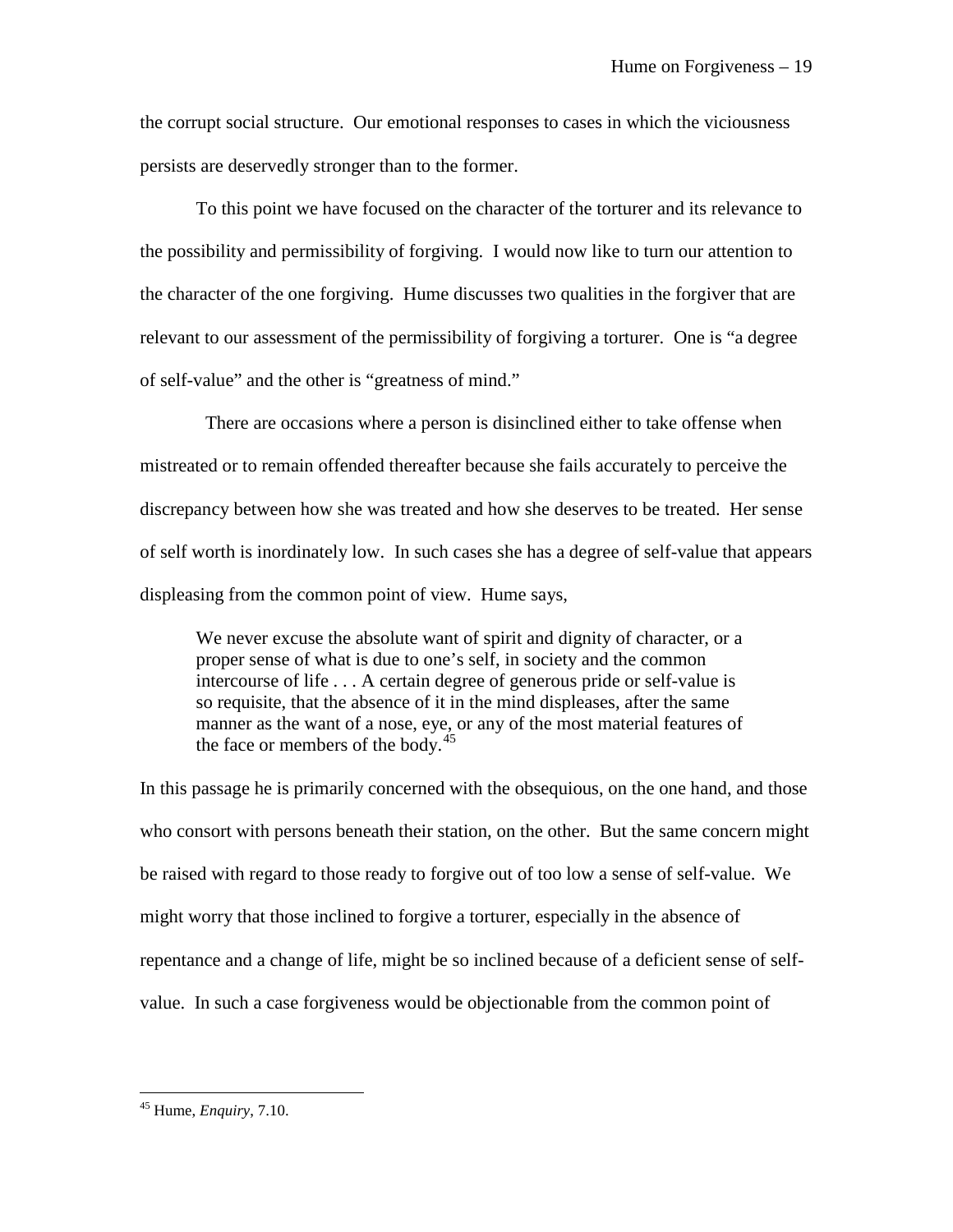view. But it would not be objectionable *as* forgiveness. It would simply be objectionable *as* a failure to value oneself properly.

However, not all forgiveness of torture need be motivated by a deficiency of selfvalue. "[S]uppose," Hume says, "a person bore me ill-will or did me ill-offices; and I, in return, were indifferent towards him, or did him good offices . . ..<sup>46</sup> In such a case, my conduct needn't be objectionable. In fact, he insists, it "is often highly laudable."<sup>[47](#page-20-1)</sup> The virtue displayed therein is what Hume calls "greatness of mind" or "magnanimity" and he deems it one of the most admirable virtues.<sup>48</sup> The essence of this virtue is "a steady and well-establish'd pride and self-esteem."<sup>[49](#page-20-3)</sup> The magnanimous person is able to forgive not because he values himself too little but because his self-esteem remains steady even in the face of another's attack. Harold Sefolo, whose case Archbishop Tutu recounts, appears to have possessed such greatness of mind. So do those we have come to admire as exemplars of heroic forgiveness, who forgave their persecutors even as they were being crucified, stoned, stabbed, or in some other way cruelly treated. In these cases forgiveness is seen as an example of the virtues of magnanimity and benevolence. As such, forgiveness of a torturer is not only permissible, it is highly laudable.<sup>[50](#page-20-4)</sup>

#### **Benefits of a Humean Account of Forgiveness**

So why, one might wonder, go to the trouble of teasing an account of forgiveness out of Hume? What can we learn from a Humean account? There are at least three

<span id="page-20-0"></span><sup>46</sup> Hume, *Enquiry*, Appx. 1.7. While not all cases of the attitude and conduct Hume describes in this passage are cases of forgiveness, all cases of forgiveness would be instances of this sort.<br><sup>47</sup> Hume, *Enquiry*, Appx. 1.7.

<span id="page-20-2"></span><span id="page-20-1"></span><sup>&</sup>lt;sup>48</sup> Hume, *Enquiry*, 7.4.<br><sup>49</sup> Hume, *Treatise*, 3.3.2.13.

<span id="page-20-4"></span><span id="page-20-3"></span><sup>&</sup>lt;sup>50</sup> Hume praises Sir Thomas More and King Charles I for displaying magnanimity by forgiving their executioners even as they stood before the executioner's block (*History*, 3.31.221; 5.59.540-42).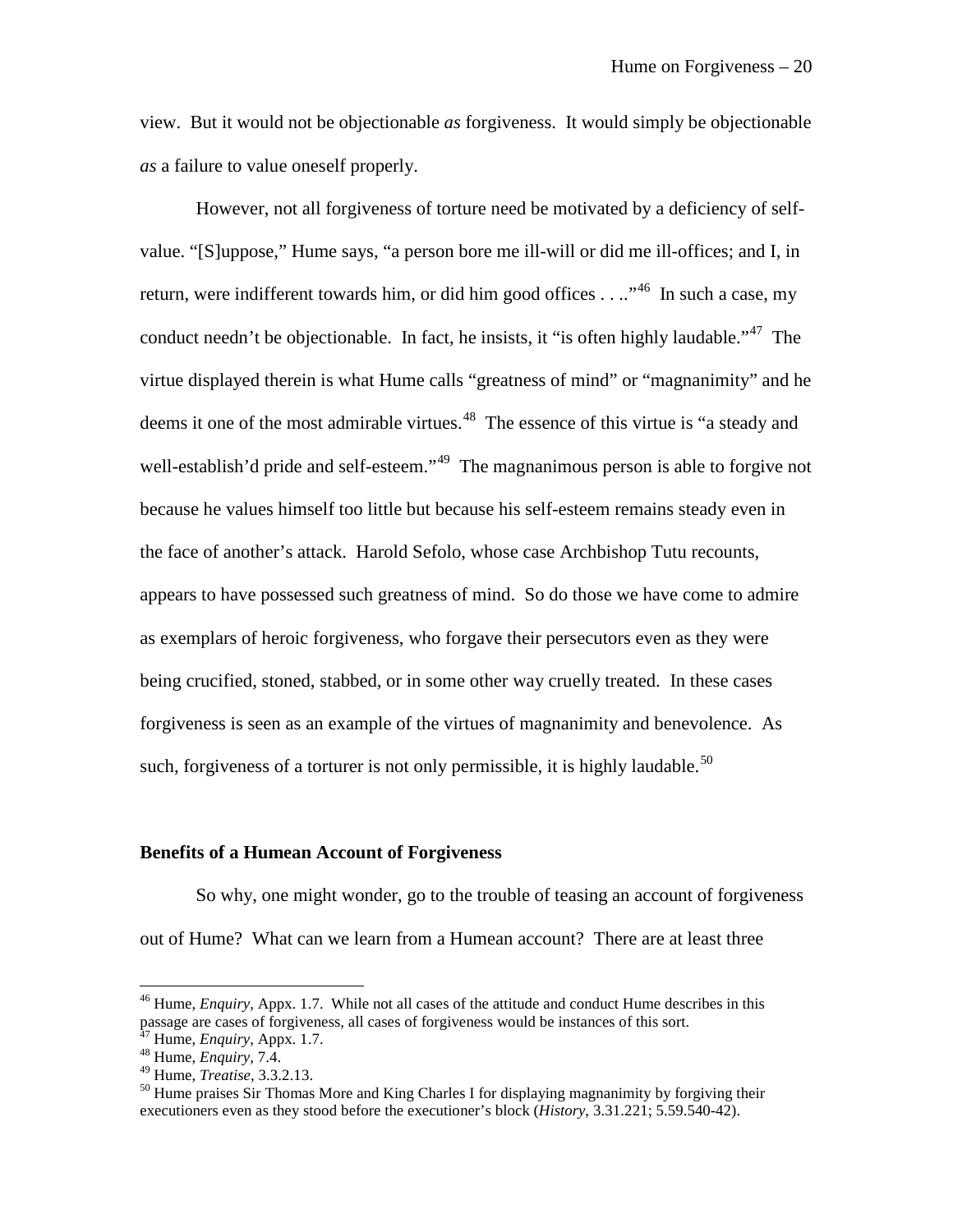things to which Hume draws our attention that can further our understanding of forgiveness. The first we have already discussed in regard to the appropriateness of distinguishing between systemic and personal evil as a way of promoting forgiveness. Hume helps us articulate why we think the connection between the painful quality and the social system should be highlighted in some cases and the connection between the quality and the wrongdoer in others.

Second, a Humean account helps us explain why, in spite of a number of widely appreciated exemplars who forgave torturers, many accounts of forgiveness have a hard time explaining why they are admirable, or even allowing that they are admirable. An account of forgiveness that attempts to locate reasons for forgiving in the character of the wrongdoer<sup>[51](#page-21-0)</sup> will have a very hard time approving of anyone who forgives a torturer. Such an account will either need to make repentance and a change of character a condition of forgiveness, or explore the relationship between systemic and personal evil. The latter exploration by itself is unlikely to persuade for reasons Hume notes. Reflecting on abstractions, like systemic evil, seldom moves us. It is much less likely to evoke an emotional response than reflecting on particular cases. As a result, within such an account the deck is stacked against forgiving an unrepentant torturer even if the relationship between systemic and personal evil is made an object of analysis. However,

<span id="page-21-0"></span><sup>51</sup> Cf. Pamela Hieronymi, "Articulating an Uncompromising Forgiveness," *Philosophy and Phenomenological Research* 62.3 (May 2001): 529-55; Aurel Kolnai, "Forgiveness," *Proceedings of the Aristotelian Society* 74 (1973/74): 91-106; Jeffrie Murphy, "Forgiveness and Resentment," in *Forgiveness and Mercy*, Jeffrie Murphy and Jean Hampton (New York: Cambridge UP, 1988) 14-34; David Novitz, "Forgiveness and Self-Respect," *Philosophy and Phenomenological Research* 58.2 (June 1998): 299-315; and John Wilson, "Why Forgiveness Requires Repentance," *Philosophy* 63.246 (October 1988): 534-5. Although in *Getting Even: Forgiveness and Its Limits* (New York: Oxford UP, 2003) Murphy follows Butler in speaking of the "virtue" of forgiveness, even the chapter entitled "Forgiveness as a Virtue" spends most of its time discussing how a change in the wrongdoer, viz., repentance, enables us "to reap the blessings of forgiveness without sacrificing our self-respect or our respect for the moral order in the process" (35).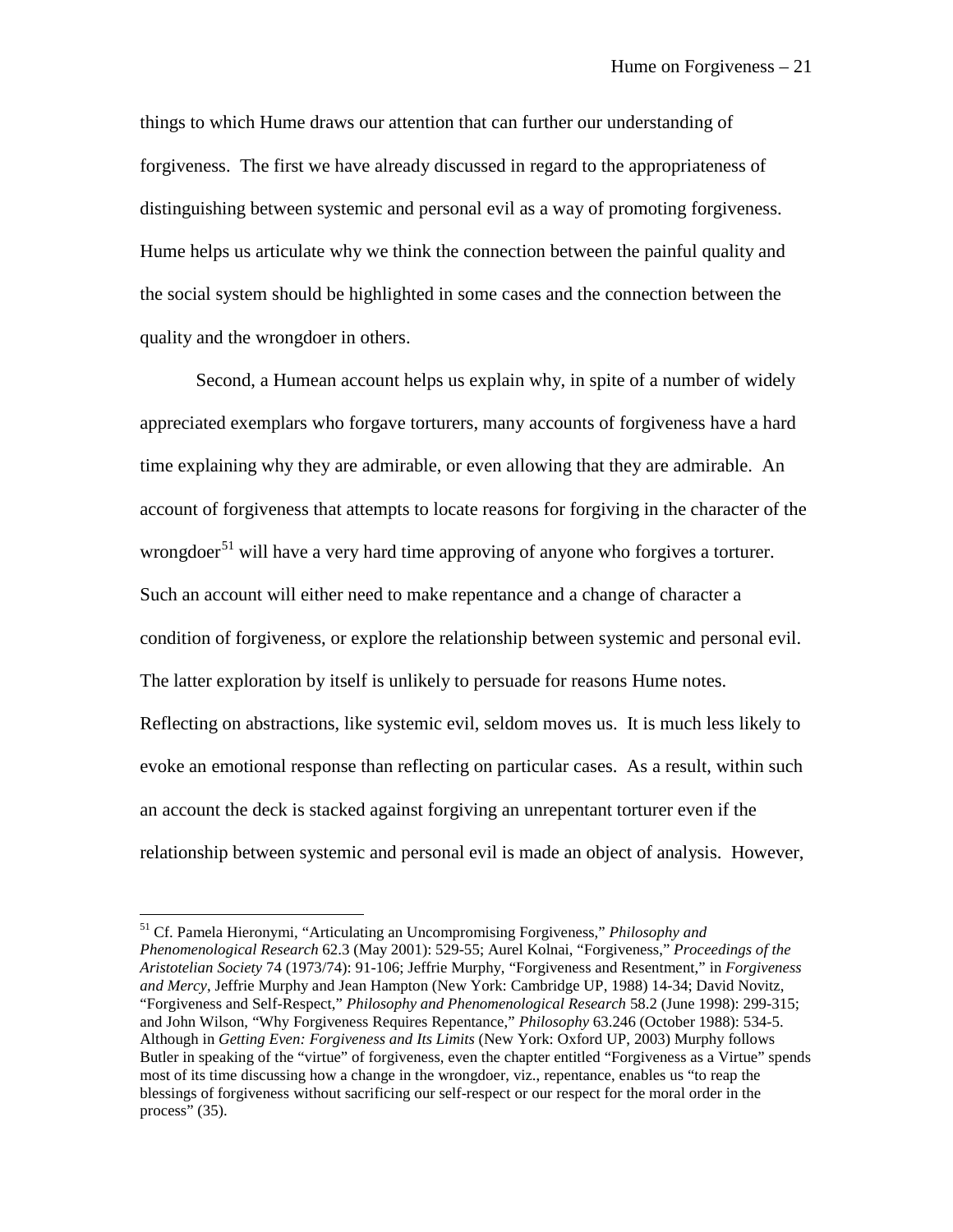when qualities of the forgiver are also brought into the analysis, our admiration for heroic forgivers is brought into relief. Hume recognizes that forgiveness can stem from the goodness of the forgiver as well as from the penitence of the forgiven.<sup>[52](#page-22-0)</sup> Reflecting on the character of great souled individuals will generate greater approval for forgiving even torturers than will reflecting on the relation between systemic and personal evil. And attending to the character of the forgiver better enables us to distinguish between cases of forgiveness that are motivated by a deficiency of self-valuing, on the one hand, and "a steady and well-establish'd pride and self-esteem," on the other.

The third benefit of a Humean account of forgiveness is that it helps us make sense out of why even those who consider both the character of the wrongdoer and the character of the forgiver hesitate when posed the question, 'Is torture unforgivable?' We hesitate because of the different qualities of character that may be revealed in forgiving. Forgiveness does not invite the same assessment of character in all instances. In some cases, it may betray a lack of proper self-valuation. When the injury one has suffered involves injury done to another (e.g., someone one loves), too great a readiness to forgive may reveal an improper valuation of that other. For example, Hume describes a situation where, in order to injure the Duke of Glocester, political rivals accused his wife of witchcraft and condemned her to "perpetual imprisonment." Had Glocester been eager to forgive them, we would suspect him of having too little regard for his wife and the wrongs she had suffered.<sup>53</sup>

<span id="page-22-1"></span><span id="page-22-0"></span><sup>&</sup>lt;sup>52</sup> Hume, *History*, 3.30.195.<br><sup>53</sup> Glocester had "received from his rivals a cruel mortification, which he had hitherto born without violating public peace, but which it was impossible that a person of his spirit and humanity could ever forgive" (Hume, *History*, 2.20.419). The two instances in which Hume speaks admiringly of someone being unable to forgive both involve a wrong done to X by way of a wrong done to Y. In Glocester's case, his wife was injured in order to injure him. In the case of the Earl of Richmond, Elizabeth, the woman he expected to marry, was given by her mother, the queen-dowager, to Richard III, in an attempt to secure the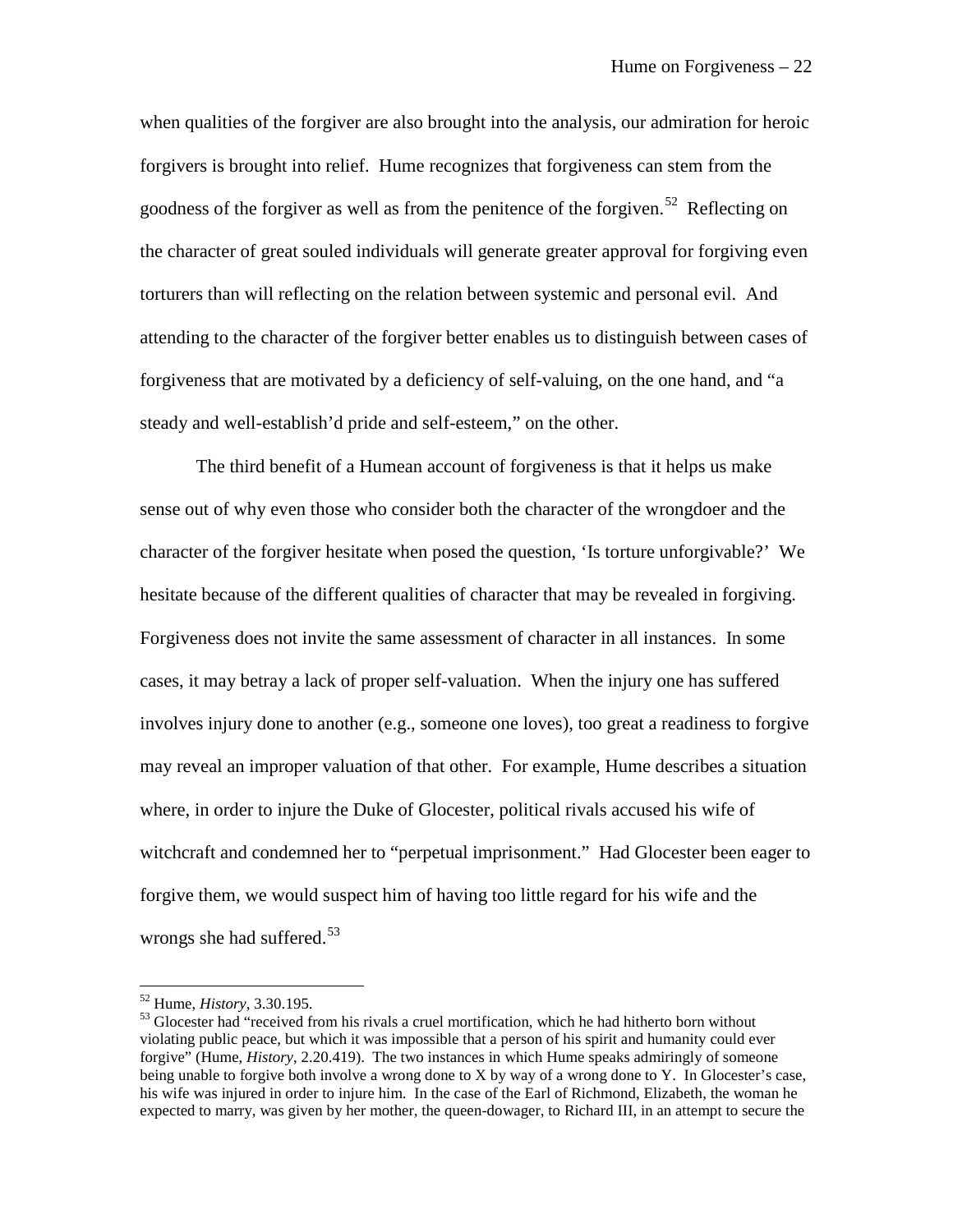The second reason for hesitating when determining whether torture is unforgivable stems from a tension between competing aspects of our evaluative standpoint. Assessing an action and its agent from the common point of view involves imagining the emotional responses of those immediately affected by the action and sympathizing with those emotions.<sup>[54](#page-23-0)</sup> In the case of forgiveness, this involves two steps. In the first step we sympathize with the forgiver at the time she was wronged. We experience hatred and anger, as well as "the desire of punishment to our enemies,"<sup>[55](#page-23-1)</sup> which in this case includes the wrongdoer. In the second step we sympathize with the wrongdoer as he receives the benefit of being forgiven. There is something troubling about the transition from sympathizing with the victim to sympathizing with the victimizer. The task of the wider community is to uphold justice, to stand in solidarity with the victim and to assert the moral worth of the victim in the face of the wrongdoer's disvaluing actions. The obligation to stand in solidarity with the victim is stronger than our obligation to sympathize with the beneficiary of a gift and our capacity for sympathetic outrage exceeds our capacity for sympathetic joy. As a result of both temperament and obligation, we are likely to view the situation from the sympathetic vantage of the victim at the time of the wrong.

If we attempt the transition from the first to the second step, our strong sympathy for the victim may invite a misstep which will take us out of the common point of view, albeit in a way we are unlikely to notice. Our sympathies with the victim may prompt us to view the act of forgiveness not from the vantage of "those who have intercourse with"

queen's position of power and in spite of the fact that Richard had murdered the queen's brother and her three sons (Hume, *History*, 2.23.513).<br><sup>54</sup> Hume, *Treatise*, 3.3.1.17.<br><sup>55</sup> Hume, *Treatise*, 2.3.9.8.

<span id="page-23-0"></span>

<span id="page-23-1"></span>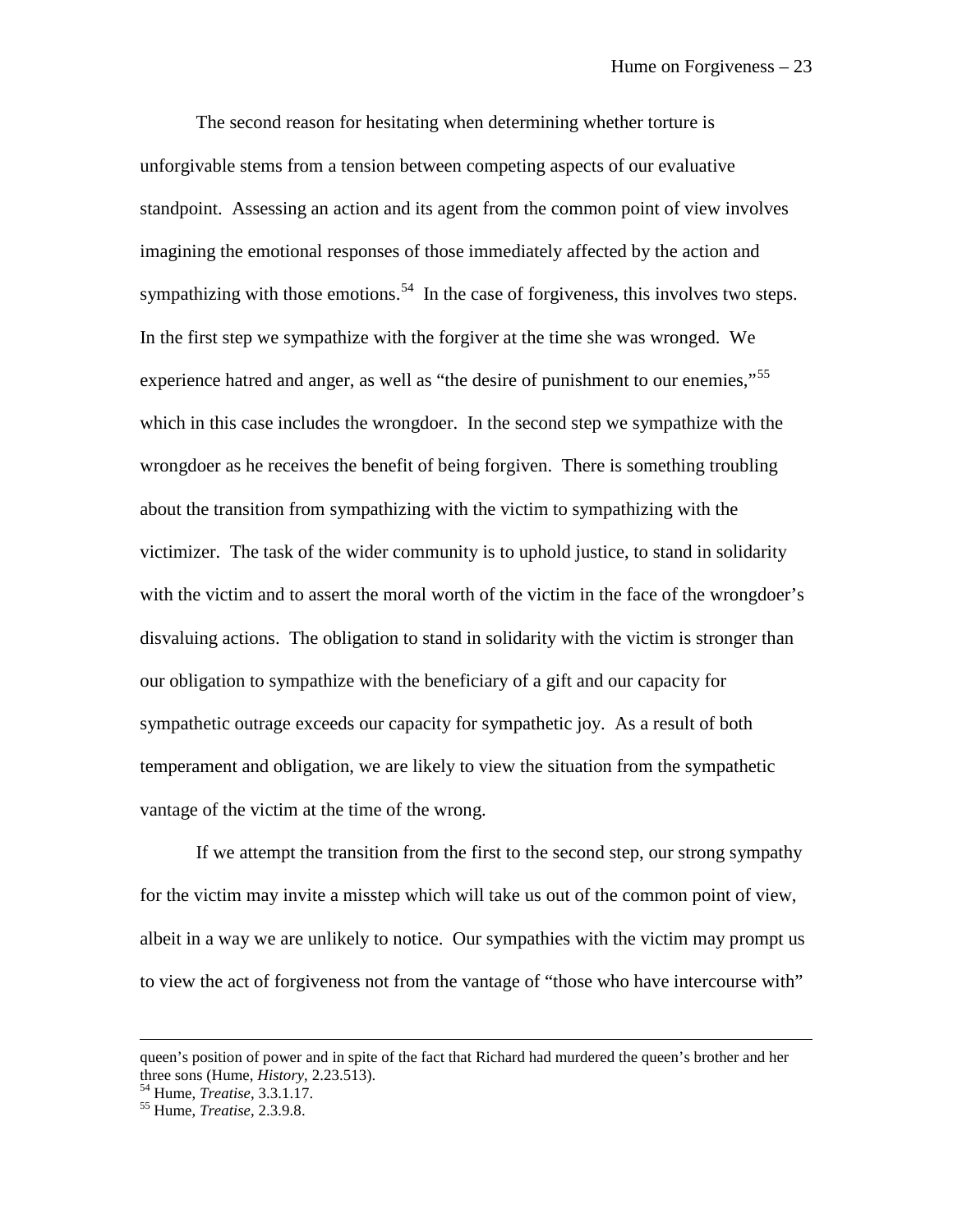the forgiver, but from the vantage of the forgiver herself. Viewing the act in this way introduces a further inclination to resist forgiveness. For only the one who was wronged has the proper standing to forgive.<sup>[56](#page-24-0)</sup> Forgiving is an activity to which the one wronged has an exclusive right. It is not my place to forgive someone for what they have done to you. Quite the contrary is the case. It is my place to defend you and demand the punishment of the one who did you wrong. The tension between the first personal point of view, which permits of forgiveness, and the third personal point of view, which requires a defense of the one wronged, makes for conflicting emotional impulses within the pseudo-common-point-of-view we have adopted.

Even if we succeed in making the second step, it is likely to return us to the vantage of the victim. Viewing the forgiveness from the imagined vantage of those who have intercourse with her is likely to strengthen our love for her. What a benevolent person she is! But this observation makes the fact that she was injured by the wrongdoer even worse in our eyes. For now it is even clearer that she, of all persons, ought not have been treated in this way. This realization is likely to increase our outrage at the wrongdoer, making it even more difficult for us to approve his being let off.

Further, if we are learning of the wrong at the same moment that we are viewing the forgiveness, it will be still harder to approve. Our sympathy with the victim at the moment of the offense may keep us fixed in the moment when our anger will be greatest. Without the benefit of the passage of time that often calms the passions and makes forgiveness possible, the third-party sympathizer may find forgiveness more difficult to appreciate than does the one who forgives.

<span id="page-24-0"></span><sup>56</sup> For further discussion of this claim see R.S. Downie, "Forgiveness," *Philosophical Quarterly* 15 (1965) 128f.; Simon Wiesenthal, *The Sunflower* [1969], revised and expanded edition (New York: Schocken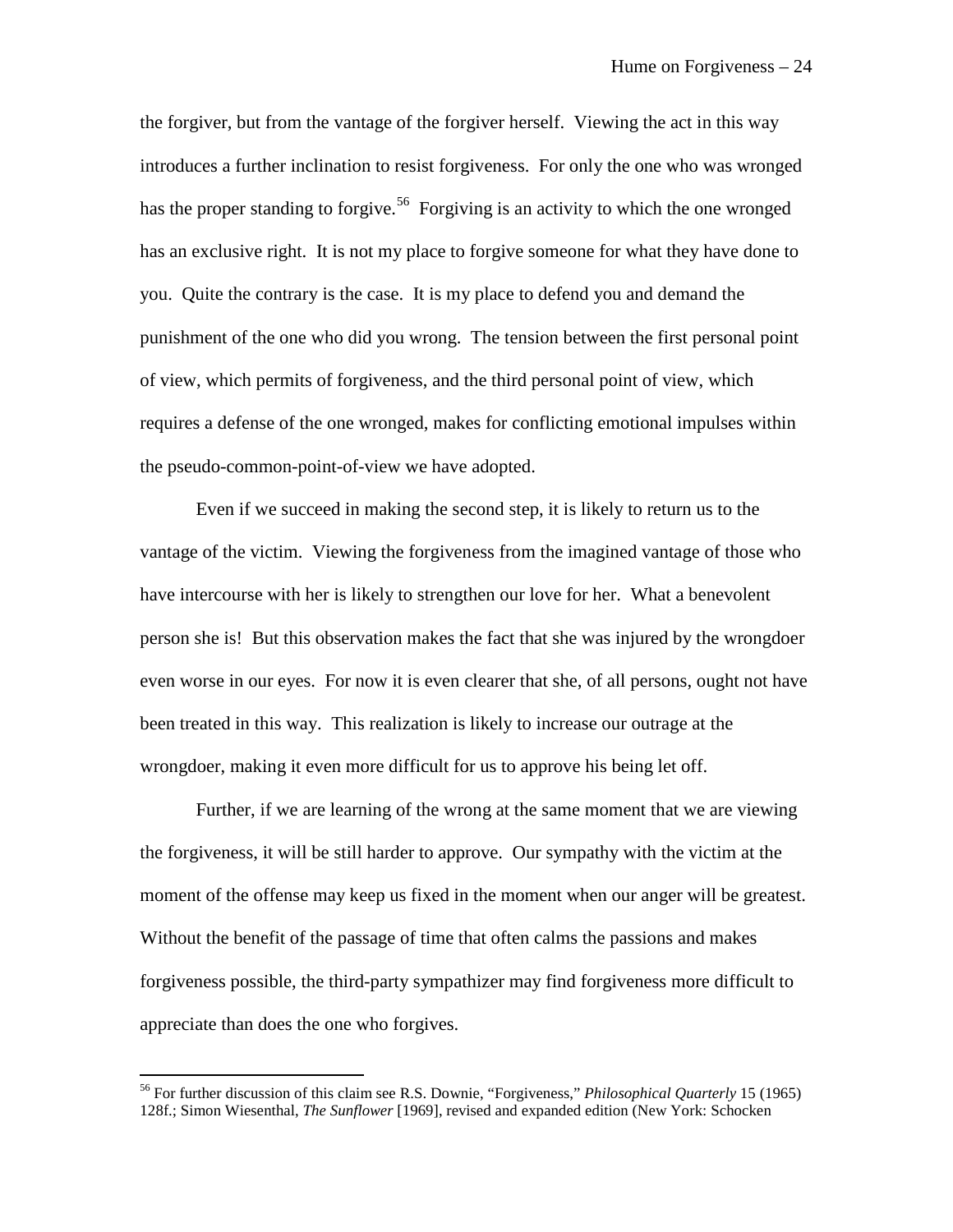As a result of these sympathetic tensions we will always be a little suspicious of forgiving, at least when the wrong done was serious, especially in the absence of repentance and a change of life. Even when we approve a particular instance of forgiveness, our response may be marked by ambivalence. On the one hand we admire the magnanimity of the forgiver. On the other, we contemn the wrongdoer. The latter response is reinforced in us by our obligation to stand in solidarity with victims of wrongdoing against those who have wronged them. The result may be an instability in our emotional response that depends on whether we are focusing our attention on the one forgiving or the one forgiven.

We are now in a position to say it is both possible and permissible to forgive a torturer. However, the last few paragraphs have suggested that the kind of forgiveness with which we began, the forgiveness about which Tutu was speaking, would fail to satisfy the conditions of permissibility. The persons who "want to forgive" are not those who were tortured, but the family members of those who were tortured. Since they were not the ones tortured, we might worry that they lack the standing to forgive. Only the one tortured has the standing to forgive, and in the kinds of cases Tutu is discussing, those victims are dead. Further, by forgiving those who tortured their family members, wouldn't one be showing too little regard for them and failing to stand in solidarity with the victims of wrongdoing? It may be permissible for some people to forgive some torturers in some cases, but these are not those people and cases.

The objection may rule out some but it will not rule out all of the cases Tutu considers. Note that the family members of those tortured need not take themselves to be forgiving on behalf of those tortured. The one tortured is not the only one harmed by it.

Books, 1998) 64ff.; and Murphy, "Forgiveness and Resentment," 21.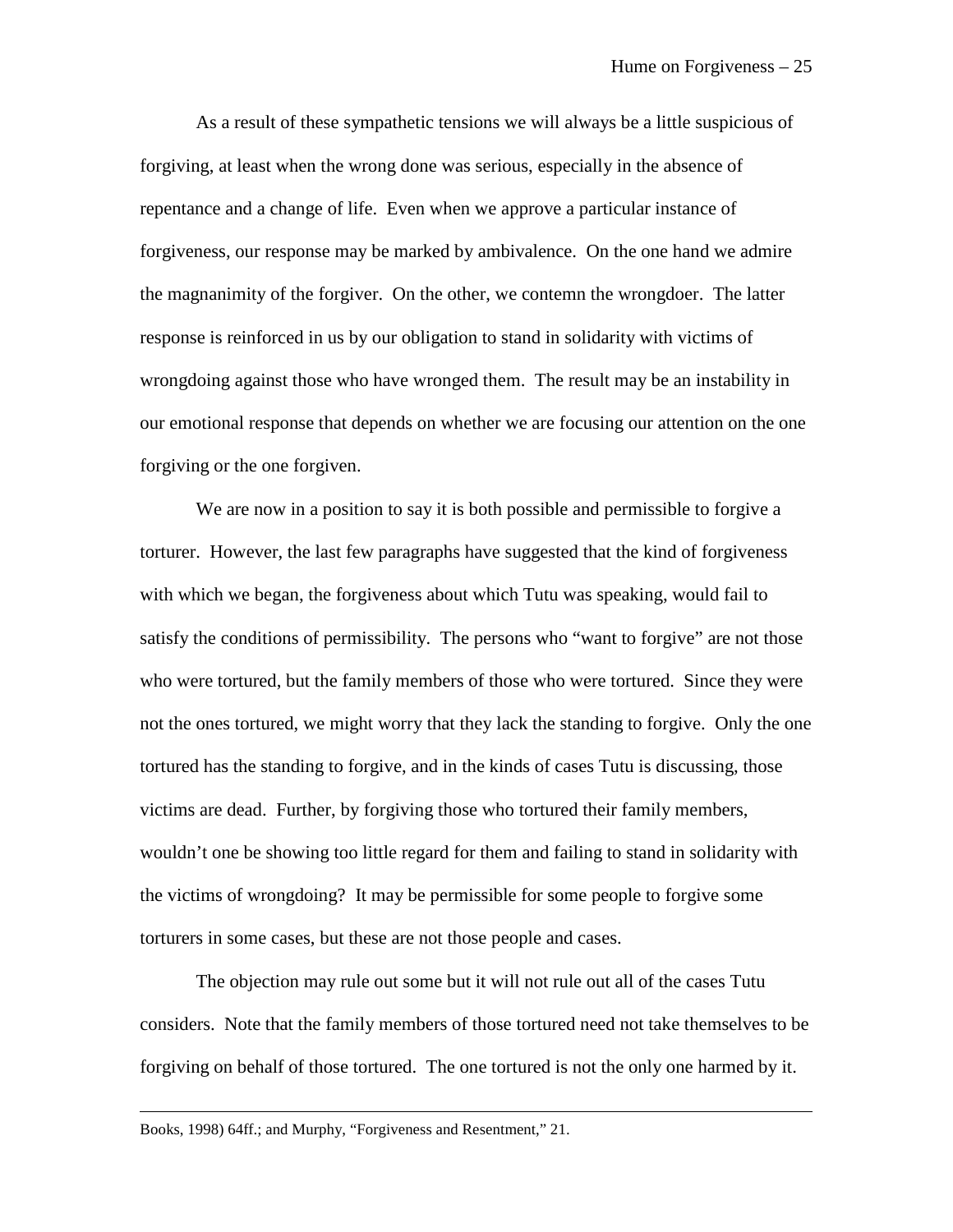Glocester's enemies clearly understood that to harm his wife was to harm Glocester as well. He does not suffer the same injury his wife suffers, nevertheless he has been injured. The family members who wish to forgive are prepared to forgive the wrongdoer for what he has done to them by way of what he has done to their husband, wife, daughter, son, father, mother, sister, brother, uncle, aunt or cousin.

By forgiving, are the family members failing to value their loved ones highly enough? Does solidarity with the victim require them to continue to hate or resent the wrongdoer? A case from Hume's *History* suggests that it can be morally admirable to forgive a wrongdoer for an injury one has suffered by way of an injury done to another. It is reputed that Charles I charged Bishop Juxon "to inculcate on his son the forgiveness of his murderers" and he reminded Juxon of this charge even as he stood before the executioner's block.<sup>57</sup> Part of what Hume thinks commands our esteem in this act is that it evidences Charles' "firm and intrepid" yet "mild and equable" character.<sup>[58](#page-26-1)</sup> An equal part, it would seem, is that this charge is conducive to the common weal. Given the power that Cromwell and his party wield, it will be to the advantage of the prince if he does not seek to avenge his father. It will also be to the advantage of the body politic if the prince can learn good will toward his father's political opponents, since in such a case the animosity born of resentment is less likely to grow and the country is less likely to be torn apart by civil war. And "where interest or revenge or envy perverts not our

<span id="page-26-0"></span> $57$  Hume, *History*, 5.59.542.

<span id="page-26-1"></span><sup>57</sup> Hume, *History*, 5.59.542. <sup>58</sup> Hume, *History*, 5.59.537.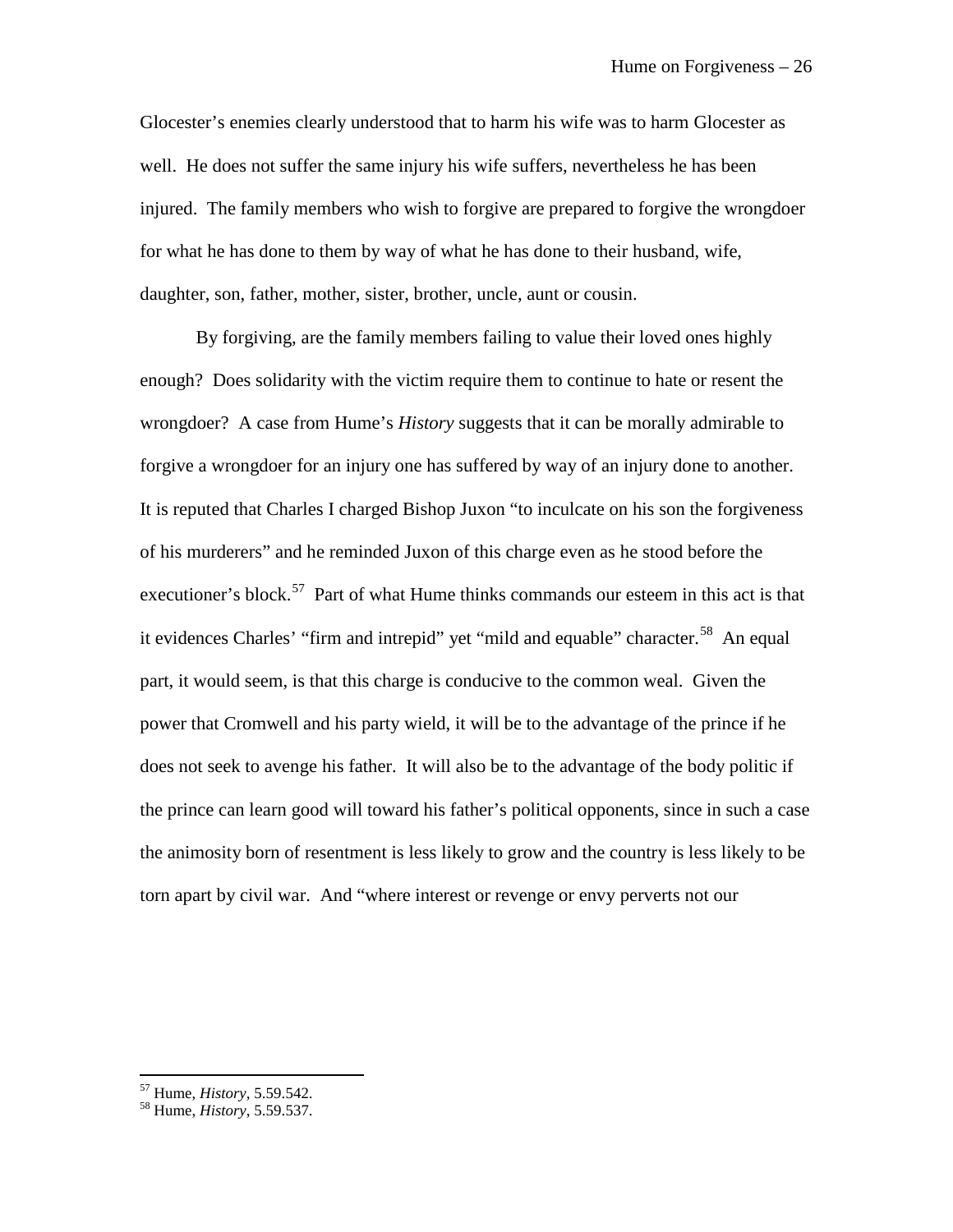disposition, we are always inclined, from our natural philanthropy, to give the preference to the happiness of society  $\dots$  above its opposite."<sup>[59](#page-27-0)</sup>

Similar conditions hold in Tutu's case. The peace and welfare of South Africa depends on the establishment of goodwill between former killers and the families of their victims. Thus, the inclination to forgive, to the extent that it promotes the public good, will elicit our approbation. However, before such forgiveness will be approved, it will need to be clear that it does not stem from an improper valuation of oneself or others. Ordinarily, one must have gone through anger at the wrong and grief over the loss it caused, and a significant amount of time must have passed, before we are likely to admire someone who forgives such a wrong.

#### **Conclusion**

 $\overline{a}$ 

So is torture unforgivable? The answer, we have come to see, is "Not always." Provided it does not display too low a regard for one's own value or the value of others, forgiveness can be quite admirable. However, our high regard for those who forgive may be tempered by the moral anger that the wrong they have suffered evokes when we look on. When we look at the character of the forgiver we laud her benevolence and magnanimity. But when we attend to the context in which that virtue is displayed and sympathize with her in the moment of injury, we are moved to anger. This conflicting dynamic of admiration and anger may leave us of two minds about the forgiveness of those who have perpetrated terrible wrongs. Hume helps us to see why we may fail to be wholehearted in our endorsement of forgiveness. We approve the forgiver but we cannot

<span id="page-27-0"></span><sup>&</sup>lt;sup>59</sup> Hume, *Enquiry*, 5.40. Hume discusses with admiration another instance in which the public good provided reason for a prince of "great virtues and shining talents" to forego resentment in his account of the